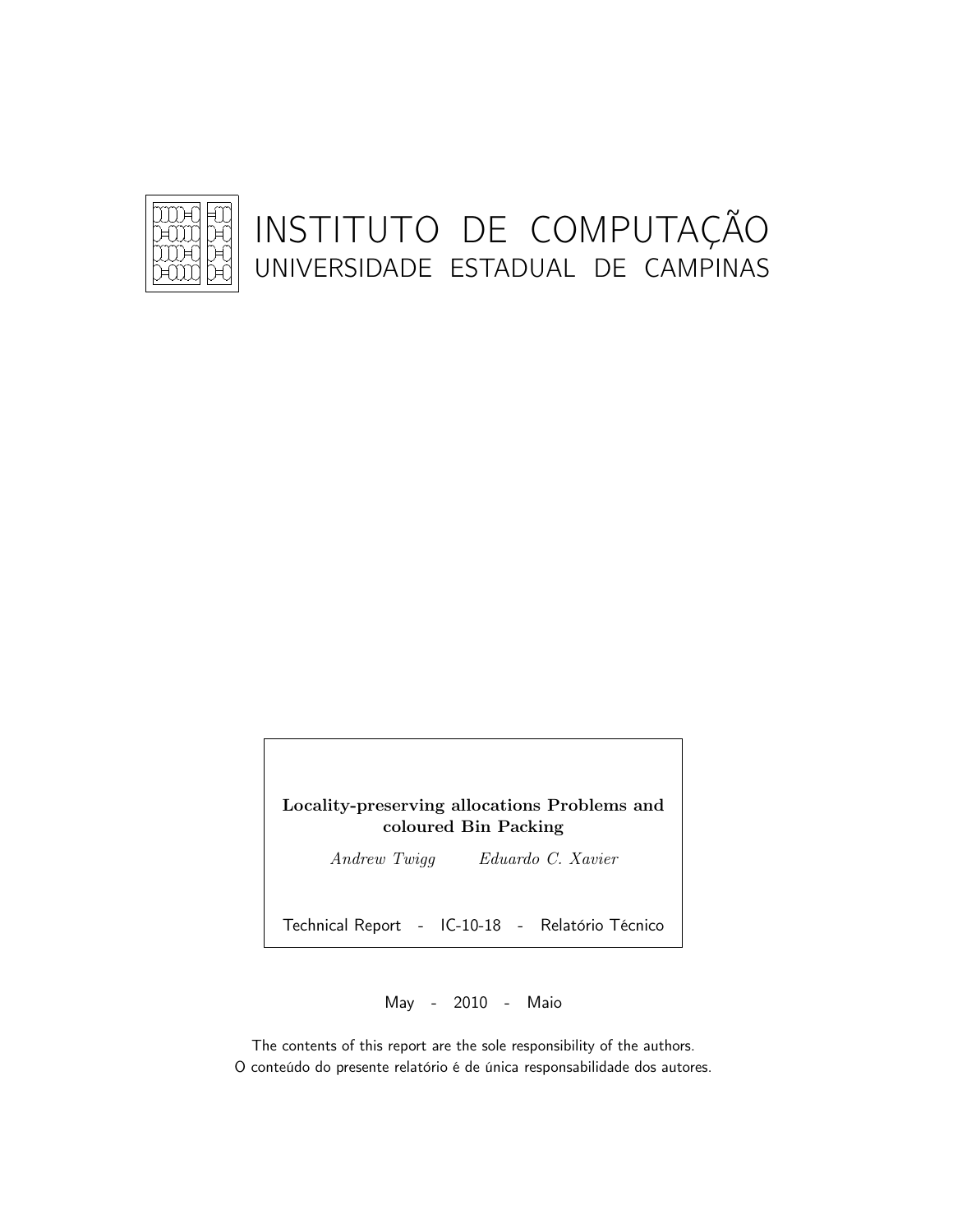# Locality-preserving allocations Problems and coloured Bin Packing

Andrew Twigg<sup>∗</sup> Computing Laboratory University of Oxford andy.twigg@comlab.ox.ac.uk Eduardo C. Xavier † Institute of Computing ecx@ic.unicamp.br

University of Campinas (UNICAMP), Brazil

#### Abstract

We study the following problem, introduced by Chung et al. in 2006. We are given, online or offline, a set of coloured items of different sizes, and wish to pack them into bins of equal size so that we use few bins in total (at most  $\alpha$  times optimal), and that the items of each colour span few bins (at most  $\beta$  times optimal). We call such allocations  $(\alpha, \beta)$ -approximate. We prove that for  $\varepsilon > 0$ , if we desire small  $\alpha$ , no scheme can beat  $(1 + \varepsilon, \Omega(1/\varepsilon))$ -approximate allocations and similarly as we desire small  $\beta$ , no scheme can beat  $(1.69, 1 + \varepsilon)$ -approximate allocations. We give offline schemes that come very close to achieving these lower bounds. For the online case, we prove that no scheme can even achieve  $(O(1), O(1))$ -approximate allocations. However, a small restriction on item sizes permits a simple online scheme that computes  $(2+\varepsilon, 1.7)$ -approximate allocations.

# 1 Introduction

We consider the problem of computing locality-preserving allocations of coloured items to bins, so as to preserve locality (colours span few bins) but remain efficient (use a few total bins). The problem appears to be a fundamental problem arising in allocating files in peer-to-peer networks, allocating related jobs to processors, allocating related items in a distributed cache, and so on. The aim is to keep the communication overhead between items of the same colour small. One application for example appears in allocating jobs in a grid computing system. Some of the jobs are related in a such a way that results computed by one job is used by another one. There are also non-related jobs that may be from different users and contexts. Related jobs are of a same colour and each job has a length (number of instructions for example). In the grid environment each computer has a number of instructions donated by its owner to be used by the grid jobs. This way the objective is to allocate jobs to machines trying to use few machines (bins) respecting the number of instructions available (bins size), while also trying to keep related jobs together in as few machines as possible. In peer-to-peer systems a similar problem also appears where one

<sup>∗</sup>Supported by a Junior Research Fellowship, St John's College

<sup>†</sup>Supported by Fapesp, CNPq and FAEPEX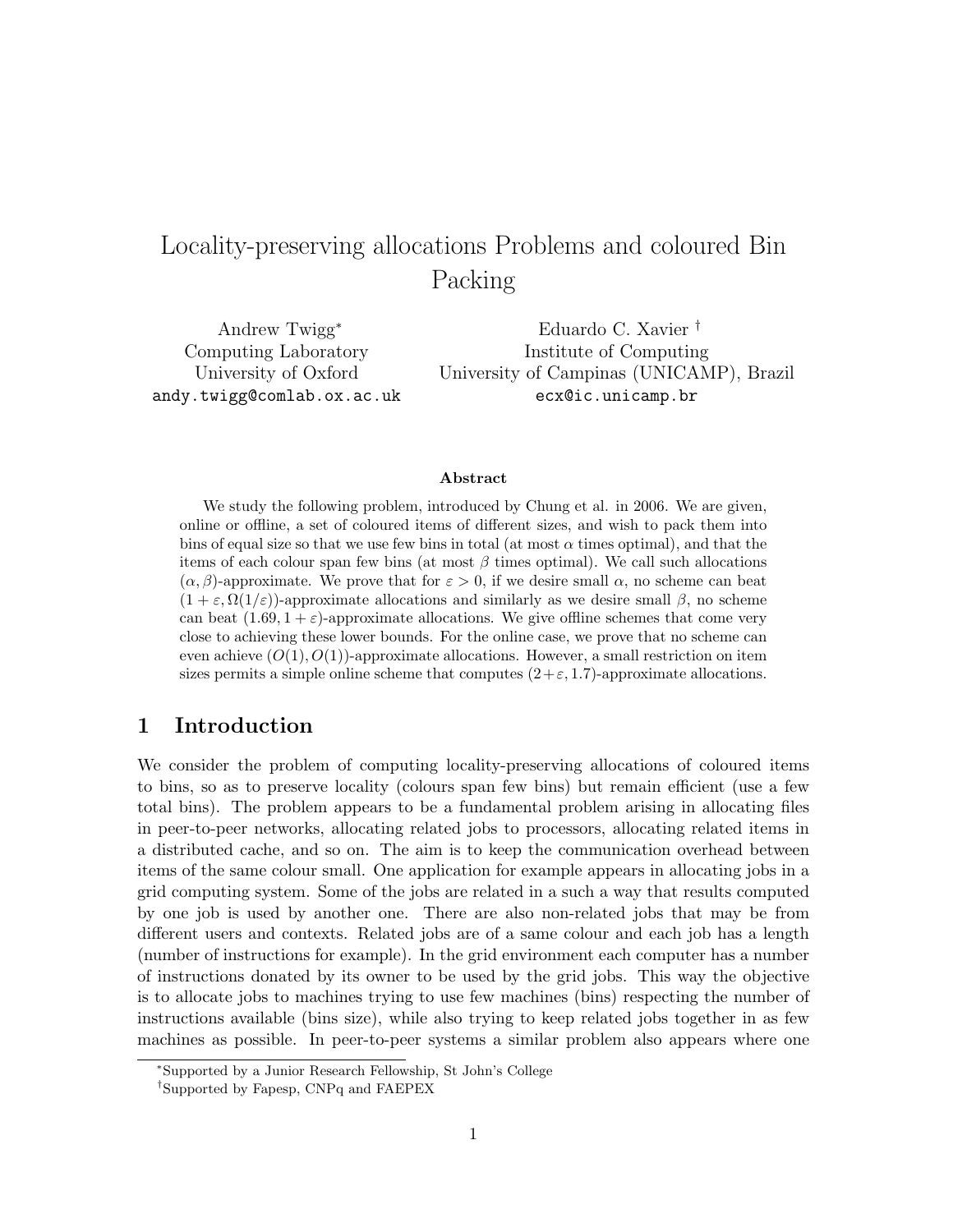want to split pieces of files across several machines, and want to keep pieces of a file close together to minimize the time to retrieve the entire file.

These problems can be stated as a fundamental bicriteria bin packing problem. Given a set of bins with storage capacity 1, and a set of coloured items of different sizes, we would like to allocate the items to bins so that we use few bins in total (at most  $\alpha$  times optimal, where we call  $\alpha$  the *bin stretch*), and the items of each colour span few bins (at most  $\beta$ times optimal, where we call  $\beta$  the *colour stretch*). We call such allocations (or packings)  $(\alpha, \beta)$ -approximate. The problem of minimizing any one of  $\alpha$  or  $\beta$  is equivalent to classical one-dimensional bin packing, but as we show, in general it is not even possible to minimize them simultaneously. A natural extension is to consider bins as nodes of some graph  $G$ , and we want to allocate bins so that each subgraph  $G_c$  induced by nodes containing items of colour c has some natural property allowing small communication overhead, such as having low diameter, or small size.

We prove that for  $\varepsilon > 0$ , if we desire small bin stretch, no scheme can beat  $(1+\varepsilon, \Omega(1/\varepsilon))$ approximate allocations and similarly as we desire small colour stretch, no scheme can beat  $(1.69, 1+\varepsilon)$ -approximate allocations. We give offline schemes that are based in well know bin packing algorithms and yet come very close to achieving these lower bounds. We show how to construct  $(1 + \varepsilon, \Omega(1/\varepsilon))$  and  $(1.69, 1 + \varepsilon)$  approximate allocations, the first one closing the gap with the lower bound and the last one almost closing the gap. For the online case, we prove that no scheme can even achieve  $(O(1), O(1))$ -approximate allocations. However, a small restriction on item sizes permits a simple online scheme that computes  $(2 + \varepsilon, 1.7)$ approximate allocations.

## 2 Preliminaries

We now formulate the problem of computing locality-preserving allocations as a coloured bin packing problem. We are given a set I of n coloured items each item e with a size  $s(e)$  in  $(0, 1]$  and with a colour  $c(e)$  from  $C = \{1, \ldots, m\}$ , and an infinite number of unit-capacity bins. Let  $I_c$  be the set of colour-c items, and denote by  $\text{OPT}(I)$  (OPT $(I_c)$ ) respectively) the smallest possible number of bins needed to store items in  $I(I_c$  respectively). For a packing P of items I, define  $P(I)$  as the number of bins used to pack I, and define  $P<sub>c</sub>(I)$  as the number of bins spanned by colour-c items in the packing  $P$ . When I is obvious, we drop it and write  $P$  and  $P_c$ .

We define an  $(\alpha, \beta)$ -approximate packing as one where: (1)  $P \le \alpha \text{OPT}(I) + O(1)$  and (2) for each colour  $c \in C$ ,  $P_c \leq \beta \text{OPT}(I_c) + O(1)$ . An algorithm that always produces  $(\alpha, \beta)$ -approximate packings is called an  $(\alpha, \beta)$ -approximation algorithm.

As usal in bin packing problems, we allow additive constants and consider  $\alpha, \beta$  as the asymptotic performance ratios as the total weight of items (and hence the value of OPT) grows large. This is because a simple reduction from PARTITION (eg see  $[4]$ ) shows that, without allowing additive constants, it would be NP-hard to do better than  $(1.5 - \varepsilon, 2 - \varepsilon)$ approximate packings.

When dealing with the online problem we have similar definitions for the competitive ratio of an online algorithm, and in this case  $\text{OPT}(I)$  corresponds to an optimal offline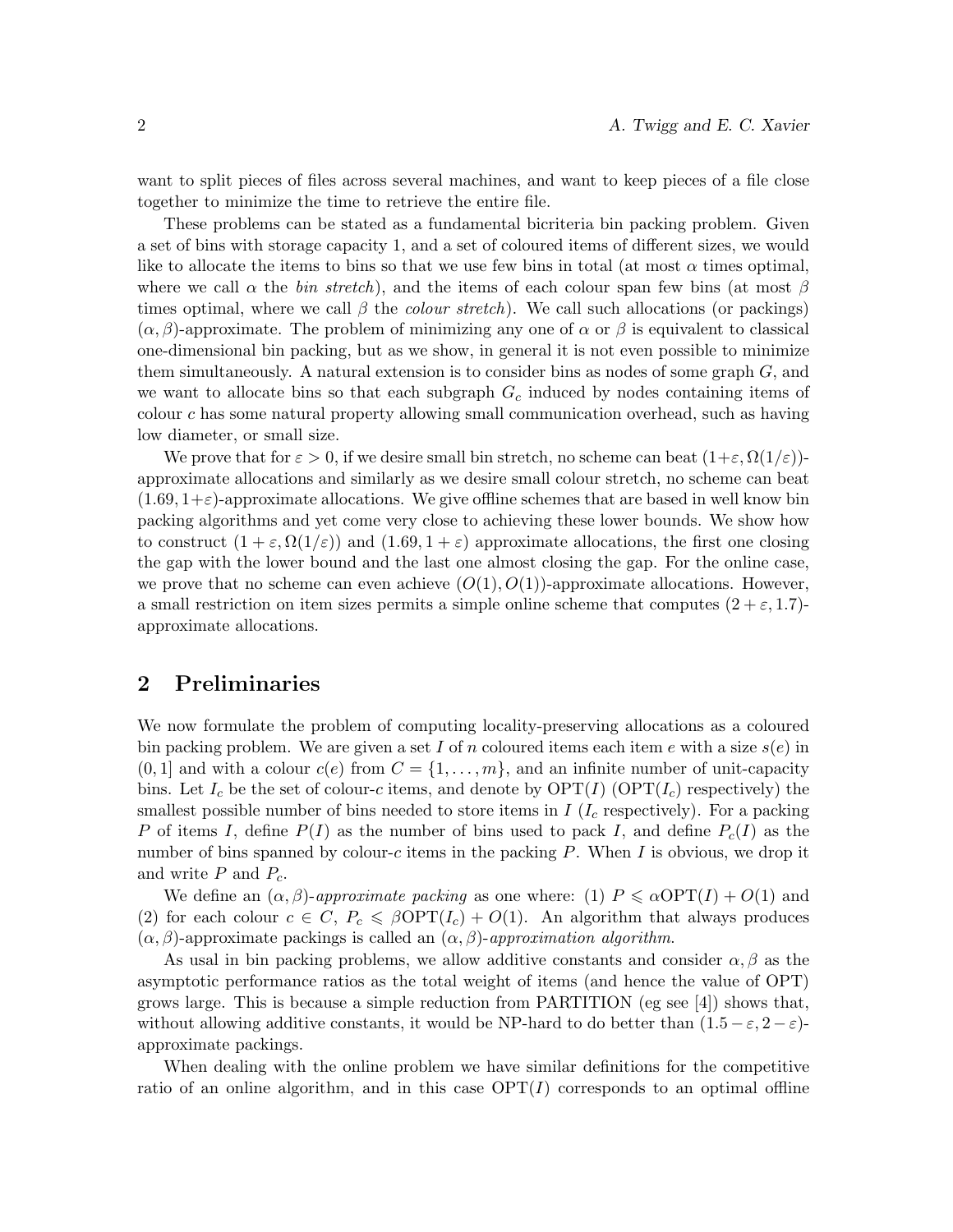solution to instance I that has full knowledge of the request sequence I. As standard, we shall use the term approximation ratio interchangeably with competitive ratio when discussing online algorithms (ie a 2-approximate online scheme is one that is within a factor 2 of the optimal offline scheme).

#### 2.1 Related work

Chung et al.[1] consider the case where each item is of a different colour and can be fractionally (arbitrarily) divided between bins, bins have different sizes and the total weight of items exactly equals the total weight of bins. They show how to compute an allocation that is asymptotically optimal for each colour. By contrast, we relax the assumption that we must exactly fill all the bins, and consider the case of indivisible allocations. In this setting, the problem is much more interesting: it is impossible to get arbitrarily good  $(1 + \varepsilon, 1 + \varepsilon)$ approximate allocations in general. Thus, these relaxed packings have a tradeoff between bin stretch and colour stretch, with polynomial-time approximations. We also consider for the first time the case where items arrive online. However, the case of heterogenous bins is open for our setting.

The nonexpansive hashing scheme of Linial and Sasson [9] can also be used to find a locality-preserving packing for unit-size items. By defining the distance of two items to be 0 if they are of the same colour, and  $\delta > 1$  otherwise, one can interpret their dynamic hashing result as follows: for any  $\varepsilon > 0$ , it is possible to hash unit-size items into bins in  $O(1)$  time so that they have use  $O(OPT^{1+\epsilon})$  bins (giving bin stretch  $O(OPT^{\epsilon})$  and colour stretch  $O(1)$ .

Krumke et al.[8] study a related 'online coloured bin packing' problem where the goal is to minimize the number of different colours packed into each bin, while using the entire capacity of each bin (in their problem all items have same unit size). However, this problem is quite different to ours. In particular, an optimal solution problem when minimizing the number of colours per bin may give arbitrarily bad bin stretch. Consider b bins of capacity x, and unit size items of many colours  $c_1, c_2, ..., c_{(x-2)b+1}$ . There will be 2b items of colour  $c_1$ and 1 item of each of the other colours. Now, a  $(1, 1)$ -approximate packing places x colours from  $\{c_2...c_{(x-2)b+1}\}\$  into each bin and the items of  $c_1$  into the remaining bins. On the other hand, a packing minimizing the maximum number of colours per bin (while using all the capacity of each bin) will place 2 items of  $c_1$  and  $x-2$  items of other other colours into each bin. Hence, considering colour 1, it may be packed individually into  $\text{OPT}(I_1) = 2b/x$  bins, but in this solution it spans b bins, giving colour stretch  $x/2$ , which can be made arbitrarily large.

The 'class-constrained bin packing problem', studied by Golubchik et al.[5], Kashyap et al.[7], Xavier et al.[12] and Shachnai et al.[10] is a coloured bin packing problem. The aim is to minimize the number of bins used, subject to the constraint that each bin contains items from at most c different colours (and subject to its capacity constraints). This problem has applications in developing algorithms for data placement on parallel disk arrays. Again, optimal solutions to this problem may be arbitrarily far from good if we wish to minimize colour stretch.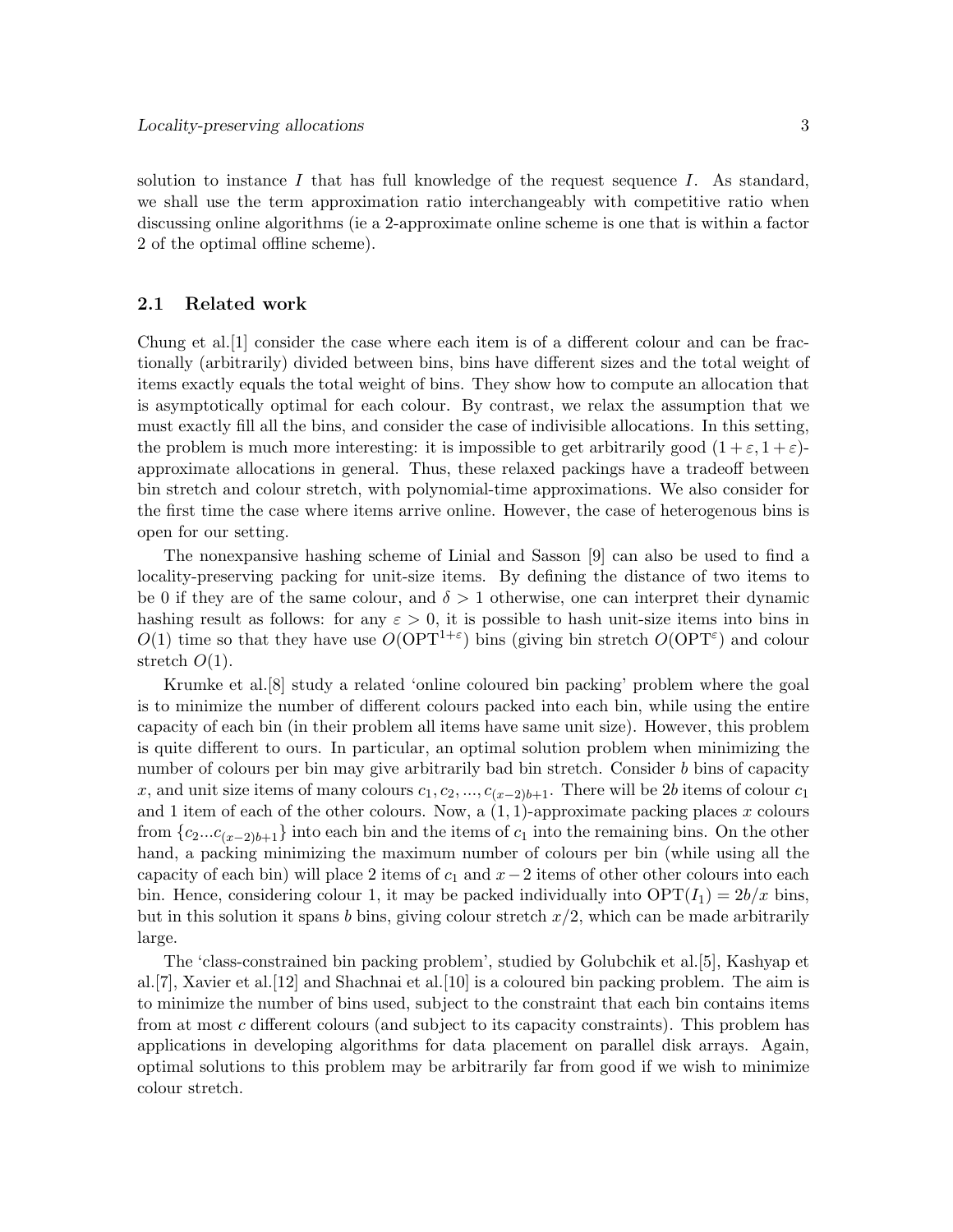## 3 Impossibility results for Offline Algorithms

We start by considering some lower bounds on what values of bin and colour stretch can be achieved simultaneously. All these bounds hold for offline algorithms, so there is some inherent tension between the two measures of colour stretch and bin stretch. We now show a lower bound on colour stretch, if we wish to take bin stretch arbitrarily small.

**Theorem 1** For bin stretch  $(1 + \varepsilon)$ , it is impossible to achieve better than  $\Omega(1/\varepsilon)$  colour stretch.

**Proof.** For  $0 < \delta < 1/2$ , consider the instance containing n items of size  $1 - \delta$ , one for each colour  $1, \ldots, n$  and n items of size  $\delta$ , all of colour  $n + 1$ . For simplicity assume that  $\varepsilon = 1/x$  for some integer x, and  $\delta = 2\varepsilon$ , such that  $\delta n$  and  $\varepsilon n$  are integers. We have  $\text{OPT}(I) = n, \text{OPT}(I_c) = 1$  for  $c = 1, ..., n$  and  $\text{OPT}(I_{n+1}) = \delta n$ . Assume we want to construct a packing using at most  $(1 + \varepsilon)n$  bins in total.

Since items of colours  $c = 1, \ldots, n$  can not fit together, we use at most  $n\epsilon$  bins only for colour  $n + 1$ , then at least  $n - (n\varepsilon/\delta) = n/2$  colour- $(n + 1)$  items overflow. Therefore at least  $n/2 + \varepsilon n = n(1/2 + \varepsilon)$  bins are used for colour- $(n + 1)$  items in any packing using at most  $n(1+\varepsilon)$  bins. Since  $\text{OPT}(I_{n+1}) = \delta n$ , the number of bins for colour- $(n+1)$  is at least

$$
OPT(I_{n+1})(1/2 + \varepsilon)/\delta = OPT(I_{n+1})(1/(4\varepsilon) + 1/2)
$$
  
=  $\Omega(1/\varepsilon)OPT(I_{n+1}).$ 

The construction holds for  $\delta < 1/2$ , so it is valid for  $\varepsilon < 1/4$ .

On the other hand, if one wants to keep low colour stretch, no bin stretch smaller than 1.691 can be achieved.

**Theorem 2** For colour stretch  $(1 + \varepsilon)$ , it is impossible to achieve bin stretch better than 1.691, for sufficiently small  $\varepsilon$ .

**Proof.** Consider the following Sylvester sequence with  $l_0 = 1, l_{j+1} = l_j(l_j + 1)$ . For some constant m, we assume we have items of m different colours where, for colour  $c_i$ ,  $i = 1, \ldots, m$ , we have a list of *n* items each one with size  $\frac{1}{l_i+1} + \varepsilon$ . For each colour  $c_i$  an optimal packing  $\text{OPT}(I_{c_i})$  for colour stretch uses  $\frac{n}{l_i}$  bins for  $i = 1, \ldots, m$ , each bin containing exactly  $l_i$ items. Let P be the packing corresponding to the union of the optimal packings  $\text{OPT}(I_{c_i})$ for each colour. Notice that the bins of this packing cannot be joined together.

Now consider an optimal packing  $P^*$  for bin stretch, but which has colour stretch at most  $(1 + \varepsilon)$ . We will show that if the packing has colour stretch  $(1 + \varepsilon)$ , then most of the bins for each colour  $c_i$  are packed like the optimal colour stretch packing. So  $P^*$  uses almost the same number of bins as P.

For some colour  $c_i$ , let  $k_j^{c_i}$  be the number of bins in  $P^*$  that contain exactly j items for  $j = 1, \ldots, l_i$ . We want to upper bound the number of bins that contain less than  $l_i$  items,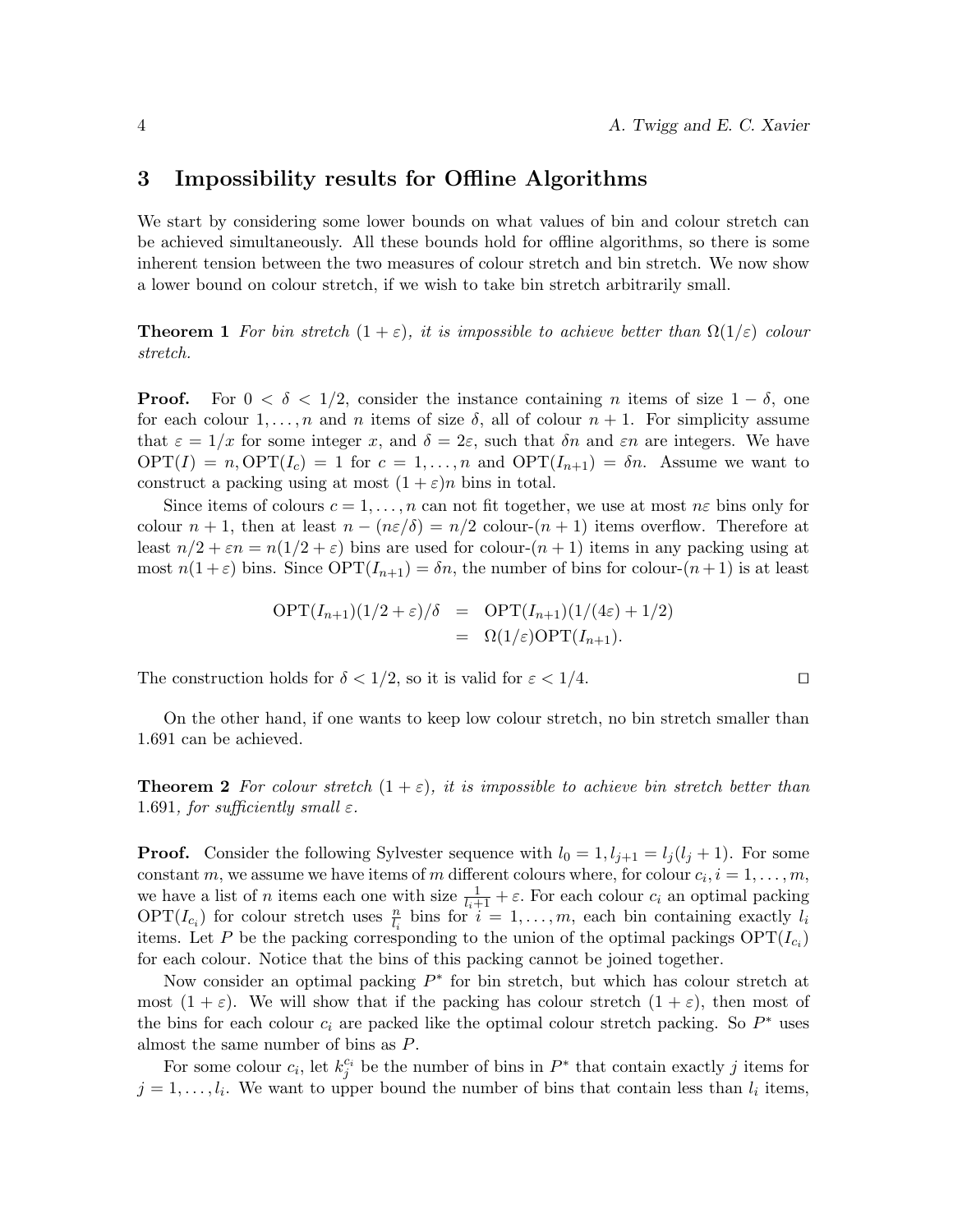which is  $\sum_{j=1}^{l_i-1} k_j^{c_i}$ . Since  $P^*$  has colour stretch  $(1+\varepsilon)$ , each colour  $c_i$  must span at most  $(1 + \varepsilon)n/l_i$  bins. Counting the number of items packed less than  $l_i$  per bin gives

$$
k_{l_i}^{c_i} + \sum_{j=1}^{l_i-1} k_j^{c_i} = \frac{n - \sum_{j=1}^{l_i-1} j k_j^{c_i}}{l_i} + \sum_{j=1}^{l_i-1} k_j^{c_i} \leq (1 + \varepsilon) \frac{n}{l_i},
$$

so we can write

$$
-\sum_{j=1}^{l_i-1} j k_j^{c_i} + l_i \sum_{j=1}^{l_i-1} k_j^{c_i} = \sum_{j=1}^{l_i-1} [(l_i-j)k_j^{c_i}] \le \varepsilon n
$$

Since  $(l_i - j) \geq 1$  for  $j = 1, ..., l_i - 1$ , the number of bins in  $P^*$  not containing exactly  $l_i$ items of colour  $c_i$  is at most  $\sum_{j=1}^{l_i-1} k_j^{c_i} \leqslant \varepsilon n$ . Hence there are at least  $n - (l_i - 1)\varepsilon n$  items that must be packed in bins containing  $l_i$  items. So at least

$$
\frac{n - (l_i - 1)\varepsilon n}{l_i} = \frac{n}{l_i}(1 - O(\varepsilon))
$$

bins are used to pack only items of colour  $c_i$ . The right part of the equality comes from the fact that m is a constant and then  $(l_i - 1)$  is  $O(1)$ . The packing  $P^*$  must use at least

$$
P^*(I) \geqslant \sum_{i=1}^m \frac{n}{l_i} (1 - (l_i - 1)\varepsilon)
$$

bins, while an optimal solution for bin stretch uses exactly  $n$  bins by packing one item of each colour in a bin, so the bound

$$
\frac{P^*(I)}{\text{OPT}(I)} \geqslant \sum_{i=1}^m \frac{1 - (l_i - 1)\varepsilon}{l_i}
$$
\n
$$
= \sum_{i=1}^m \frac{1}{l_i} - \varepsilon(m - \sum_{i=1}^m \frac{1}{l_i}) \geqslant 1.691 - \varepsilon'
$$

holds for  $m \geqslant 5$  and sufficiently small  $\varepsilon \leqslant \frac{\varepsilon'}{m}$  $\overline{m}$ 

Somewhat suprisingly, the two correct bounds are not symmetric – the upper bounds in the next section show that we can indeed achieve  $(O(1), 1 + \varepsilon)$ -approximation schemes.

# 4 Offline Algorithms

## 4.1 A  $(1 + \varepsilon, O(1/\varepsilon))$ -approximation algorithm

We now describe how to achieve asymptotically the bound in Theorem 1. We shall make use of the APTAS of Fernadez de La Vega and Lueker [3] (VL), which operates as follows:

. The contract of the contract of the contract of the contract of the contract of the contract of the contract of the contract of the contract of the contract of the contract of the contract of the contract of the contract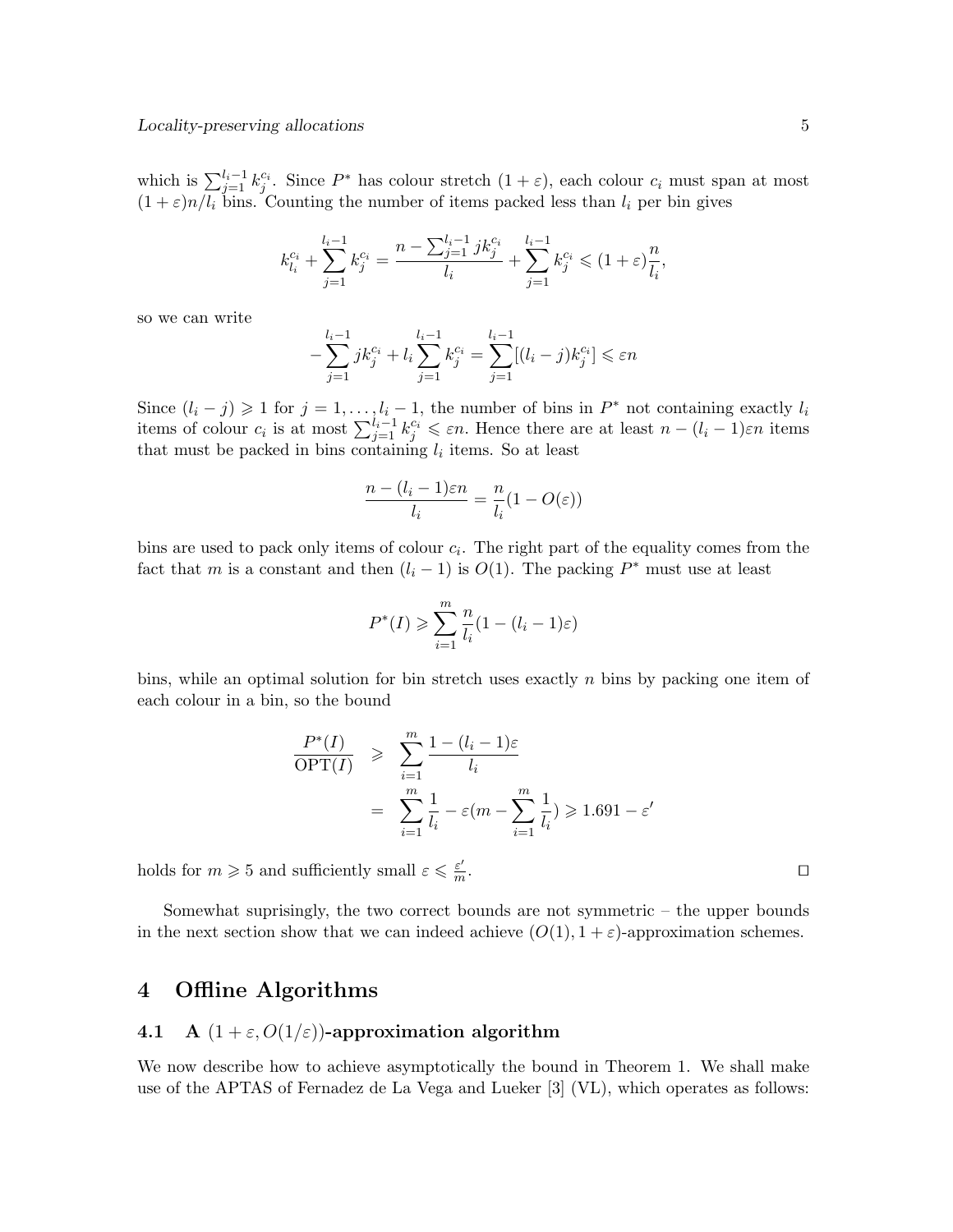**The APTAS VL:** fix some  $\varepsilon > 0$ , and separate items I into small  $I_s \leq \varepsilon$ ) and large  $I_l(\geq \varepsilon)$ . For the large items, sort them by increasing size and partition them into  $K = 1/\varepsilon^2$ groups, each of at most  $n\varepsilon^2$  items. Round each item up to the size of the largest item in its group, to obtain an instance J.

Each bin contains at most  $1/\varepsilon$  items, so the total number of different bin types is at most  $t = \binom{1/\varepsilon + K}{1/\varepsilon}$ , and the total number of possible packings using at most n bins is at most  $\binom{n+t}{t}$  $(t<sub>t</sub><sup>+t</sup>)$ , which is polynomial in *n*. Therefore we can enumerate these packings and choose the best one. Since we have rounded all items up in size, a packing of the rounded up items gives a valid packing of the original items. The following elegant domination argument (from [3]) shows that an optimal packing for the rounded up items uses at most a factor  $(1+\varepsilon)$  more bins than packing the original items: consider rounding *down* item sizes to the smallest in the group to obtain an instance  $J'$ . Then a packing for  $J'$  gives a packing for all but the largest group in J, which contains at most  $n\epsilon^2$  items. Since each item has size  $\geq \varepsilon$ , we have  $\text{OPT}(I_l) \geq n\varepsilon$ . Thus,

$$
\text{OPT}(J) \leqslant \text{OPT}(J') + n\varepsilon^2 \leqslant (1 + \varepsilon)\text{OPT}(I_l).
$$

Now take the small items  $I_s$  and pack them into the remaining free space using first fit (FF). If we do not open more bins, then we already have at most  $(1 + \varepsilon) \text{OPT}(I)$  bins. If we need to add more bins, then clearly each bin except at most 1 is full to at least  $1 - \varepsilon$ . In this case, we have at most  $\text{OPT}(I)/(1-\varepsilon) + 1 \leq (1+2\varepsilon)\text{OPT}(I) + 1$  bins.

Our modification: For our problem, we can use the rounding step, but we cannot use the FF step for small items (as some colours may be spread over many bins). However, a small change fixes this: group small items by colour, pack each group using FF into existing bins having more than  $2\varepsilon$  of free space, then open more bins if necessary. With this idea, for each colour c, every bin (except at most 1) either contains at least  $\varepsilon$  weight of colour c, or no items of colour  $c$  (if a bin contains a large item this is clearly true, and if not, since we used FF and each bin has at least  $2\varepsilon$  of free space, at least half of this space is used).

So each colour spans at most  $\text{OPT}(I_c)/\varepsilon$  bins, giving the desired colour stretch. For the bin stretch, the argument is similar to the one above – if new empty bins are used when packing small items, then each bin is full to at least  $(1 - 2\varepsilon)$  and if not, we already have the desired number of bins.

## 4.2 A  $(1.7, 1 + \varepsilon)$ -approximation algorithm

We now present an algorithm that almost closes the gap with the lower bound of Theorem 2. For this, we will use both the APTAS of Fernadez de La Vega and Lueker (VL) [3] described above, and the online bin packing algorithm Bounded Best-Fit (BBF), whose competitive ratio is 1.7 [2].

BBF : maintain at most k open bins, and the rest are closed and cannot be reopened. An item of size s is packed into the open bin that is most full and has space for the item,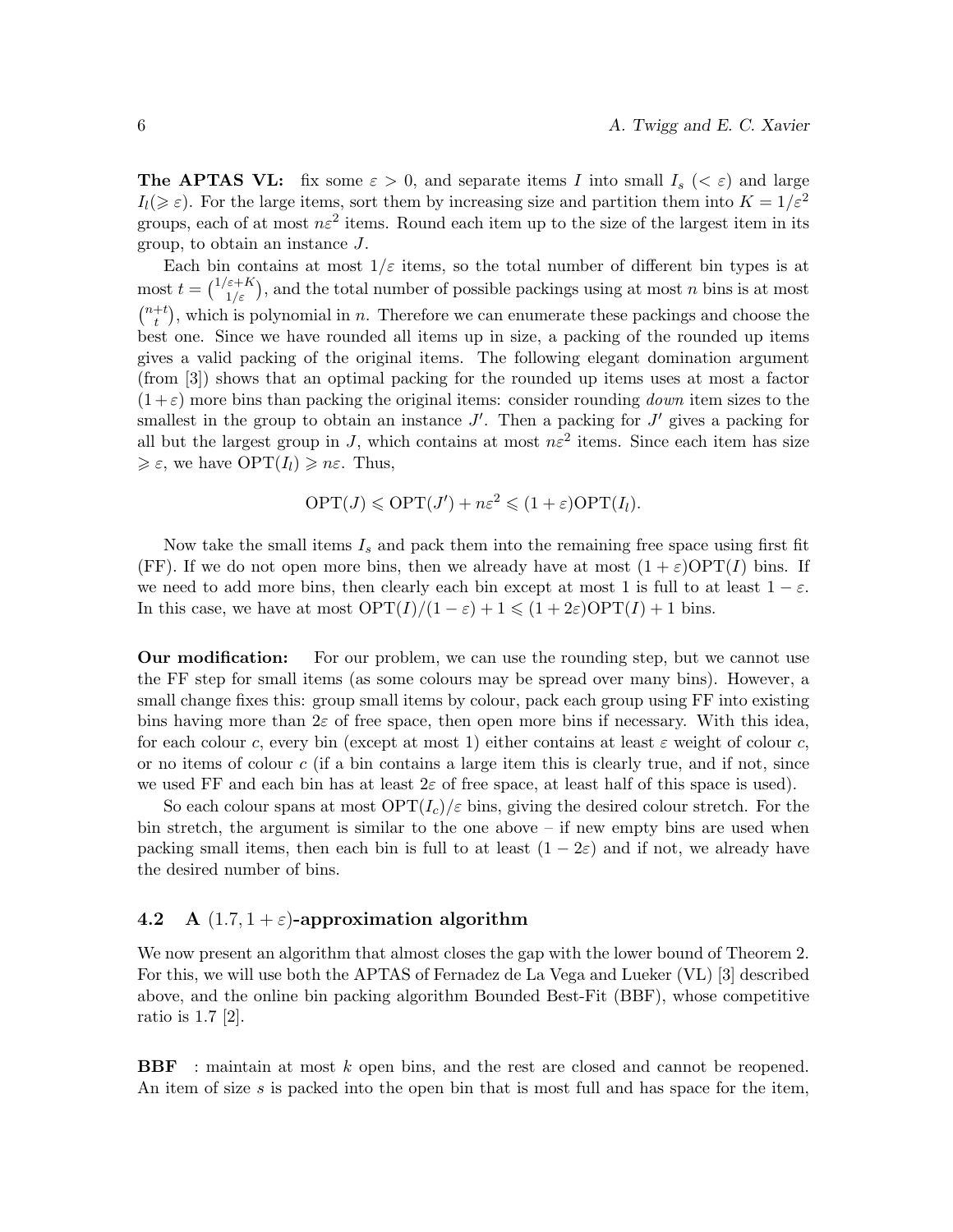breaking ties arbitrarily. If no such bin exists, the fullest bin is closed and a new empty bin opened. It is known that BBF with  $k = 2$  has (asymptotic) competitive ratio 1.7 [2].

Our algorithm is presented in Figure 1. It first packs items of each colour separated using the algorithm VL. Then given all m packings for each colour in some order, we apply the algorithm BBF over the items in the order the items appears in these packings.

| Algorithm 1 A $(1.7,1+\varepsilon)$ -APPROXIMATION ALGORITHM |
|--------------------------------------------------------------|
|--------------------------------------------------------------|

1: Arbitrarily order colours  $c_1 \ldots c_m$ . 2: for each colour  $c_i$  do 3: pack items of this colour into new bins using the APTAS of (VL) (all bins are monochromatic). 4: end for 5: Let  $P = P(c_1) \cup ... \cup P(c_m)$  be all bins generated. 6: Let  $P'$  be a new packing initially empty. 7: for each item  $e$  in the order it appears in  $P$  do 8: Pack  $e$  into  $P'$  with BBF. 9: end for 10: Return  $P'$ .

We now prove a lemma that shall be useful in proving the desired approximation ratio of the algorithm.

**Lemma 3** Let  $b = (B_{-(k-1)}, \ldots, B_0)$ , be some opened bins that may contain items, and let  $P = (B_1, \ldots, B_x)$  be bins packing items of some set S. Let P' be the packing generated over the items in S by the BBF algorithm in the order they appear in  $P$  using the bins in b as initially opened. Then the number of used bins by  $P'$  is at most  $k + x$ .

**Proof.** Let  $P' = (B'_{-(k-1)}, \ldots, B'_0, B'_1, \ldots, B'_y)$  be the bins in the order they are closed by BBF. We will show that any item  $e \in B_i$  of P for  $i \in \{1, \ldots, x\}$  is packed in a bin  $B'_j$  of P' where  $j \leq i$ .

Assume for contradiction that  $e \in B_i$  is the first item packed in some bin  $B'_j$  with  $j > i$ . Since e is the first such item of  $B_i$ , all previous items  $e' \in B_{i'}, i' = 1, \ldots, i - 1$  must have been packed in a bin  $B'_{j'}$  with  $j' \leq i'$ . So bin  $B'_{i}$  only contains items of  $B_{i}$ . But since P is a valid packing, there must be room for  $e$  in  $B_i'$ . **In the contract of the contract of the contract of the contract of the contract of the contract of the contract of the contract of the contract of the contract of the contract of the contract of the contract of the cont** 

**Theorem 4** The algorithm computes  $(1.7, 1 + \varepsilon)$ -approximate packings.

**Proof.** The time bound follows since the number of colours is polynomial in  $n$ , and both algorithms VL and BBF run in polynomial time. In steps (1-4) we generate packings  $P(c_i)$  for each colour  $c_i$  such that  $P(c_i) \leq (1 + 2\varepsilon) \text{OPT}(c_i) + 1$ . In steps (7-9) of the algorithm it is used the BBF algorithm to pack the items in the order they appear in  $P = (P(c_1), \ldots, P(c_m))$ . Since the BBF algorithm keeps at any time  $k = 2$  opened bins, by the previous Lemma 3, in the final packing  $P'$  we have for each colour  $c_i$ ,  $P'_{c_i}(I) \leq$  $(1 + 2\varepsilon) \text{OPT}(I_{c_i}) + 3$ . Since BBF has approximation factor 1.7 we also have the bound  $P'(I) \leqslant 1.7 \text{OPT}(I) + O(1)$  for the entire packing.

It is interesting to note that just packing the items of each colour in order using bounded best fit gives a  $(1.7, 1.7)$ -approximate packing (for the bin stretch, ignore colours then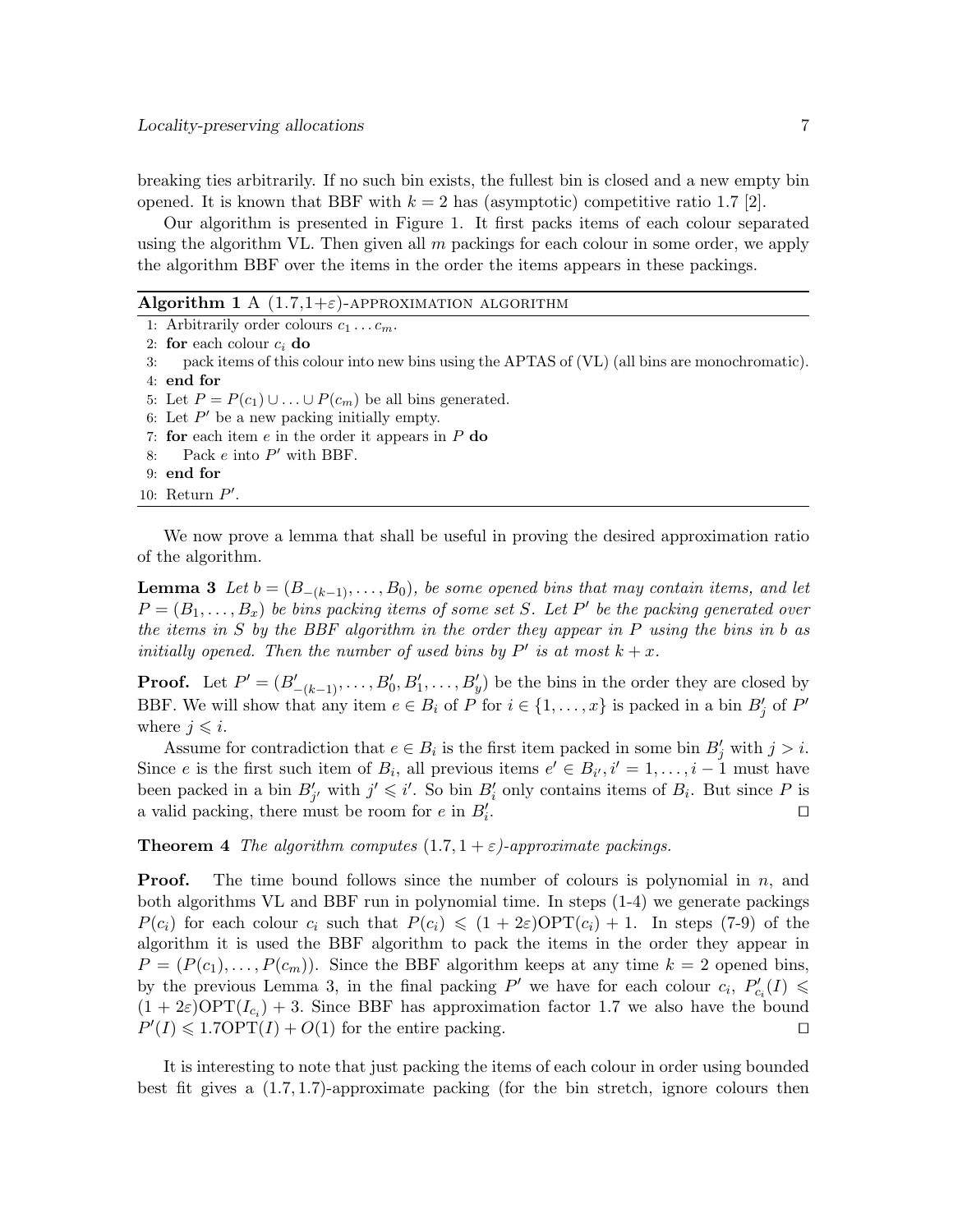the entire packing is 1.7-approximate, and for colour stretch use Lemma 3 above to get  $P_c \leqslant 1.7 \text{OPT}(I_c) + O(1)$  since the algorithm is bounded space).

# 5 Online Algorithms

We now consider the online version of the problem. Coloured items arrive and must be packed with no knowledge of future arrivals. The main difficulty with constructing an online algorithm is that we don't know in advance the total weight of each colour, but on the other hand would like to reserve space so that colours of small weight aren't spread over many bins.

## 5.1 Impossibility of online  $(O(1), O(1))$ -approximation

Even under the restriction that items are  $\geqslant \varepsilon$ , there is still a lower bound  $L \geqslant 1.5401$  for the online classical bin packing problem, due to van Vliet  $[11]$ . In this case, L is also a lower bound for both bin stretch and colour stretch; we cannot hope to do better in either parameter. To see this, consider packing items of only one colour, then the number of bins used cannot be smaller than  $LOPT + O(1)$ .

We now show that no online  $(O(1), O(1))$ -approximation scheme exists. The idea is to consider items in rounds. In each round an optimal packing for the items needs a single extra bin. If a scheme has bin stretch  $O(1)$  it only needs  $O(1)$  bins per round, but if the instance has a large number of colours then some fraction of colours will be forced to split every few rounds, from which it follows that some colour must split in at least a constant fraction of rounds.

**Theorem 5** There is no  $(\alpha, \beta)$ -approximation online algorithm for the coloured bin packing problem where  $(\alpha, \beta)$  are constants.

**Proof.** Consider an instance where there are n different colours and where each item has size  $1/n$ . We analyze the packing in rounds and in each round we receive a list L of n items of n different colours. There will be at most nx rounds where x is the number of bins necessary to pack any colour after  $nx$  rounds, and n is going to be defined later.

Let  $I_i$  be the total number of items until round i (there are ni). Since the optimal packing for bin stretch uses i bins, any  $(\alpha, \beta)$ -algorithm must use at most  $\alpha i$  bins by round i. Who assume that in each new round the algorithm uses at most  $\alpha$  bins, since otherwise it will have approximation ratio  $>\alpha$  and the adversary will stop at this point. The algorithm may use less than  $\alpha$  bins in one round and more than  $\alpha$  bins in a later round, but the average per round must be  $\alpha$ . So we can assume that the algorithm opens  $\alpha$  bins per round even if it will only use some bins in a later round. So we focus on the colour stretch. We will consider at most  $nx$  rounds, and so there are at most  $nx$  items of each colour. Clearly the optimal packing for colour stretch has x bins per colour, so  $\mathcal A$  must guarantee that each colour spans at most  $x\beta$  bins.

In each round the algorithm has  $\alpha$  bins available and some other bins that were partially filled. Since the bin stretch is guaranteed to be at most  $\alpha$ , the only job of the algorithm is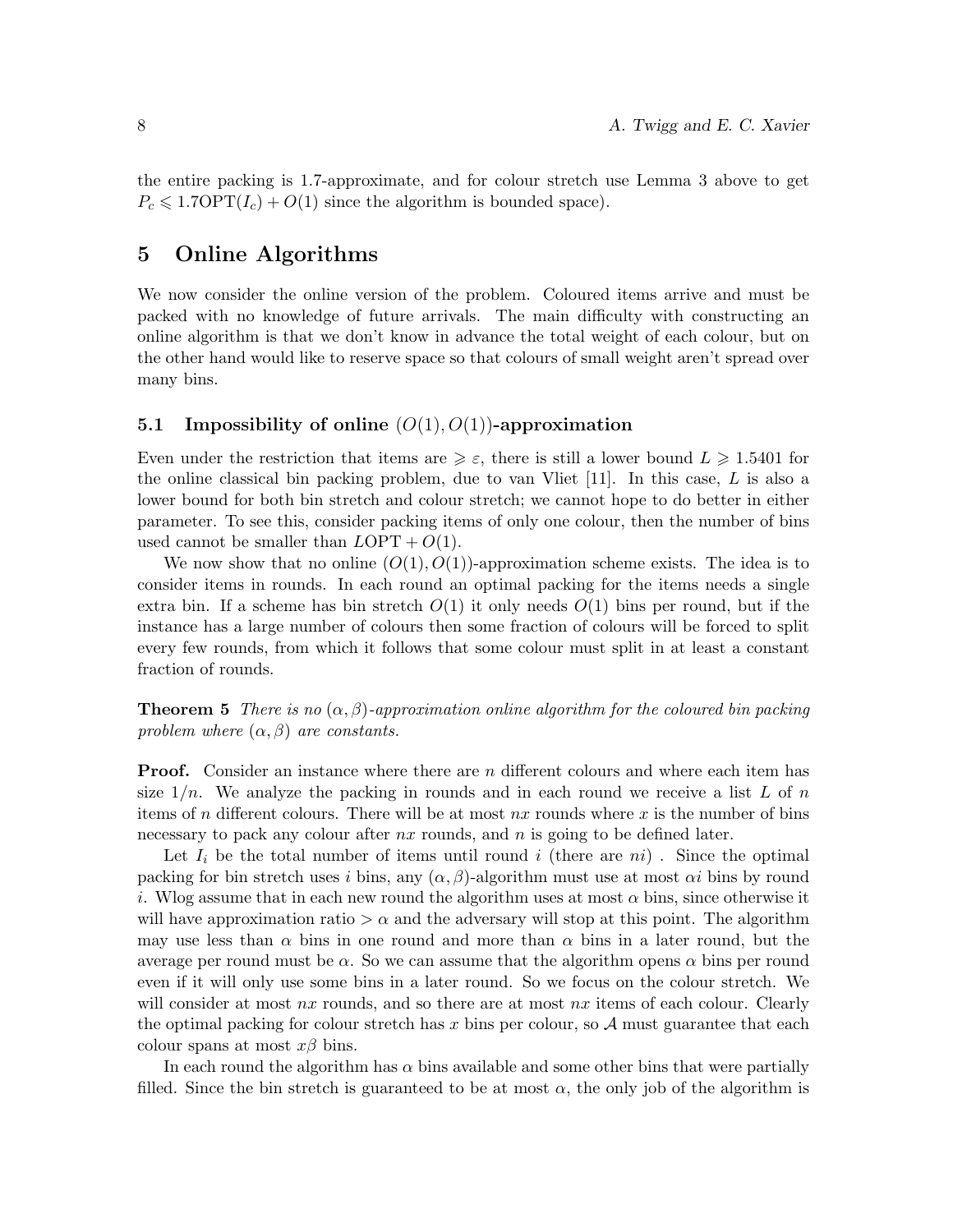to keep the  $\beta$  approximation in colour stretch. We now show that any algorithm  $\mathcal A$  must incur colour stretch larger than  $\beta$  on the request sequence.

Define  $s(i) = \alpha + \alpha^2 + \ldots + \alpha^i$ , with  $s(0) = 0$ . For  $i \geq 1$ , stage i consists of rounds  $(s(i-1)+1)... s(i)$ . At the end of stage i the algorithm has  $\alpha s(i)$  bins available, and items of total weight  $s(i)$ . It can be seen that

$$
s(i+d) = \alpha^d s(i) + s(d) > \alpha^d s(i). \tag{1}
$$

We consider groups of  $d+1$  stages, where  $d = \lceil \frac{5}{\log n} \rceil$  $\frac{5}{\log \alpha}$ . We will show that for every group of  $d+1$  stages, there exists a set of at least  $n/8$  colours that split during this group, i.e colours that need to be packed in more bins than the ones available in the beginning of the group.

Here is the proof of this claim. Assume that less than  $n/8$  colours split during the first d stages of the group starting at round  $s(i) + 1$ . Then there is a set of at least  $7n/8$  colours that do not split during the next d stages. All items of these colours remain packed in the first  $\alpha s(i)$  bins. In this case, we have items of weight

$$
\frac{7}{8}(s(i+d) - s(i)) + s(i) = \frac{1}{8}(7s(i+d) + s(i))
$$
  
> 
$$
\frac{7}{8}\alpha^d s(i)
$$

going into at most  $\alpha s(i)$  bins (the last inequality uses (1)). Now we choose d so that 7  $\frac{7}{8}\alpha^d s(i) > \alpha s(i)$ , which is satisfied by taking  $d = \lceil \frac{5}{\log n} \rceil$  $\frac{5}{\log \alpha}$ ] >  $\frac{\log 8/7}{\log \alpha}$  + 1.

This shows that at least  $7n/8$  ( $>n/8$ ) colours (say C') must split during the following (i.e.  $(d+1)$ th) stage. The argument for this is the following: consider all the bins that contained items of colours  $C'$  at the start of the group. All these bins become overfull just by considering the weight of items with colours in  $C'$ . So for every colour c in  $C'$ , at least one of its bins splits, and so at least  $|C'|$  colours split.

Clearly, an item of every colour is contained in some bin at the start of every group, so the claim implies that after  $q(d + 1)$  stages, we have at least  $qn/8$  splittings. So taking  $q > 8x\beta$ , after  $\frac{125x\beta}{\log \alpha} > 8x\beta(d+1)$  stages, we have had  $> x\beta n$  splittings, so some colour must have split  $\sum x\beta$  times. It remains to choose n large enough so that we have at least  $\frac{\alpha}{\alpha-1}2^{125x\beta} > s(\frac{125x\beta}{\log \alpha})$  $\frac{25x}{\log \alpha}$ ) rounds.

## 5.2 An online (3, 1.7)-approximation

In this section we provide an online algorithm that computes (3, 1.7)-approximate packings, but we need to assume that each colour class has total weight at least  $\varepsilon > 0$ .

Wlog assume that  $\varepsilon = \frac{1}{2i}$  $\frac{1}{2^{j}}$  for some positive integer j. We consider two types of bins: isolated, that corresponds to bins packing only items of a given colour, and non-isolated, that may pack items of different colours. The non-isolated bins are partitioned into at most j levels. A level-i bin is divided in exactly  $1/(2^i \varepsilon)$  regions each of size  $2^i \varepsilon$  for  $i = 1, \ldots, j$ . These regions are monochromatic (each region contains items of at most one colour). A region in some level-i bin is called a *level-i region*. We use a modified NF algorithm MNF to pack items into non-isolated bins, and switch to BBF to pack colours in isolated bins. MNF is similar to NF and a description is given below (Algorithm 2).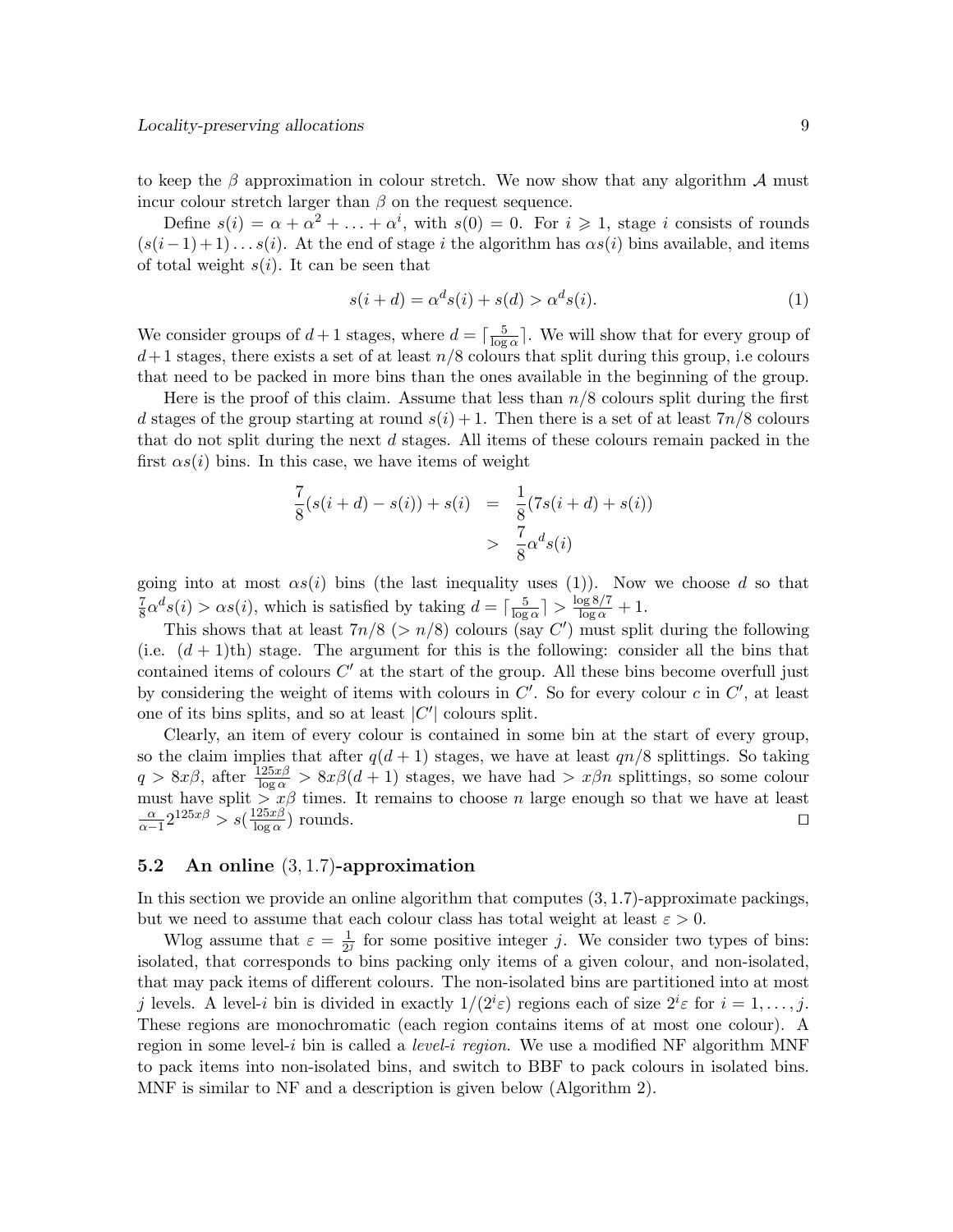| Algorithm 2 MODIFIED NEXT FIT (MNF)                                            |
|--------------------------------------------------------------------------------|
| 1: To pack item e of colour c and size $s(e)$                                  |
| 2: Let $i$ be the highest level occupied by colour $c$                         |
| 3: (Let $i = 1$ if this is the first item of colour c)                         |
| 4: if $e$ can be packed in the level-i region then                             |
| 5: Pack $e$ into this level- $i$ region                                        |
| $6:$ else                                                                      |
| Let $l \geq i$ be the lowest level such that $2^l \varepsilon \geq s(e)$<br>7: |
| Pack $e$ into a new level-l region (possibly creating a new level-l bin)<br>8: |
| $9:$ end if                                                                    |

Notice that each colour occupies at most 1 level-i bin, for each level i. We say that a colour c has level i where i is the largest level bin containing items of colour c. The following algorithm uses MNF to pack items of the same colour until the colour has level j. When this happens the algorithm starts packing items of the colour in isolated bins (the last level-j bin is also considered an isolated bin) using the BFF algorithm. A description of the algorithm is given below (Algorithm 3).

| Algorithm 3 A $(3,1.7)$ -APPROXIMATION ALGORITHM.                               |
|---------------------------------------------------------------------------------|
| <b>Require:</b> $\sum_{e \in I_c} s(e) \geqslant \varepsilon$ for each colour c |
| 1: To pack item e of colour c and size $s(e)$                                   |
| 2: if colour c has level $\lt j$ then                                           |
| Pack e with MNF in the non-isolated bins<br>3:                                  |
| $4:$ else                                                                       |
| 5: Pack e with BBF in the isolated bins.                                        |
| $6:$ end if                                                                     |

The following lemma states that each level-i bin in use has at least  $1/3$  of its capacity used by items. Notice that for each level  $i$ , at most one level- $i$  bin is not using all its regions, since a new level-i bin is created only when all existing level-i regions are used. So there are at most  $O(\log \frac{1}{\varepsilon}) = O(1)$  non-isolated bins that have some unused regions.

**Lemma 6** Consider the non-isolated bins that have all their regions in use. On average, each bin has at least  $1/3$  of its capacity used by items.

**Proof.** We will prove this by considering the levels used by any colour  $c$  using non-isolated bins.

For each colour c, a group is a maximal sequence of regions  $2^k \varepsilon, 2^{k+1} \varepsilon, \ldots, 2^{k+p} \varepsilon$  used by colour  $c$  (each colour may occupy a number of disjoint groups). We will show that for each group, its regions used by colour c have 1/3 of their area occupied. Let  $2^k \varepsilon, 2^{k+1} \varepsilon, \ldots, 2^{k+p} \varepsilon$ be a group used by colour c.

We have two cases:

• p is odd: Consider the pairs of adjacent regions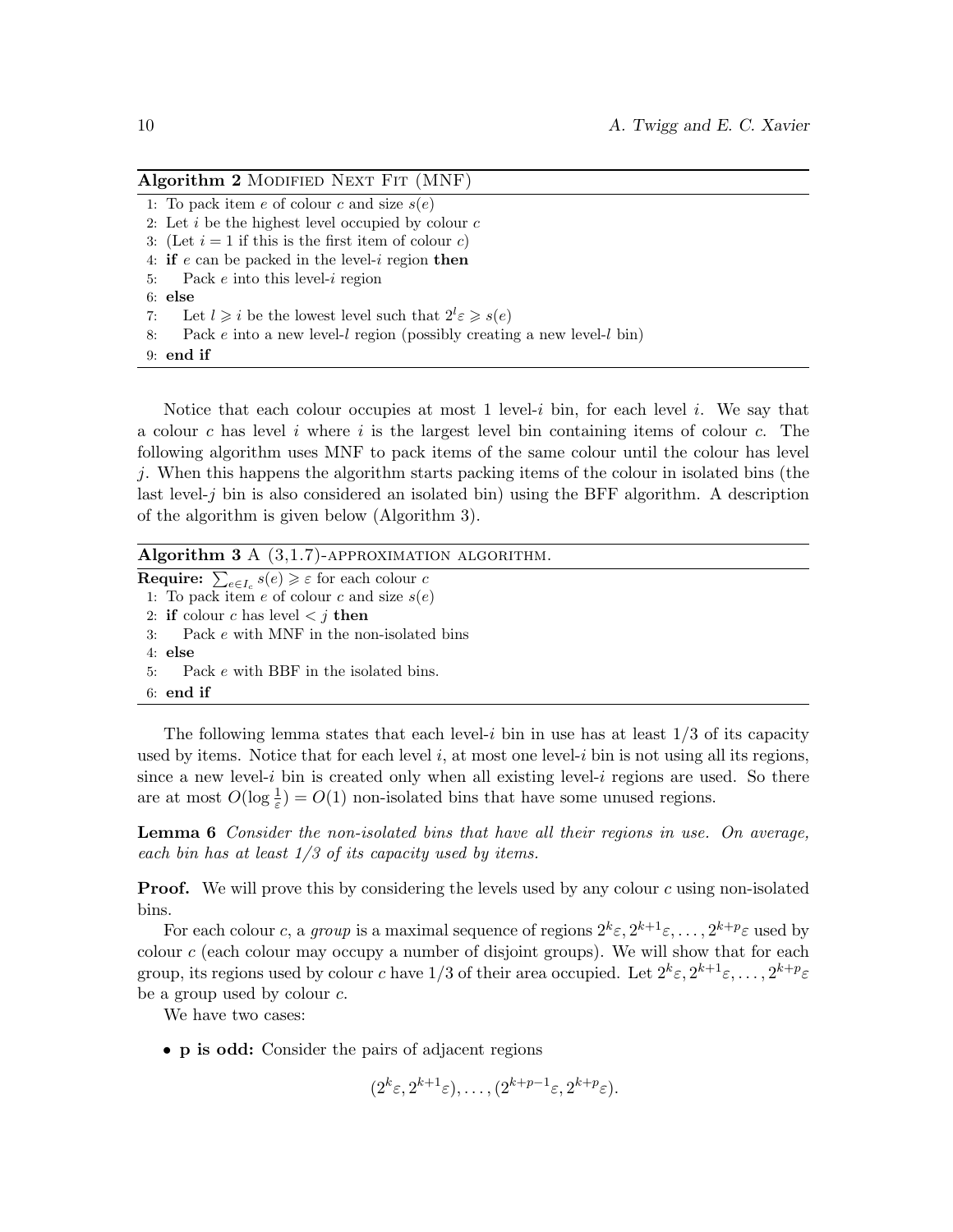Since we used MNF to pack the items, for each pair of regions the total weight of items is at least the size of the region in the lowest level. Since the higher level region is twice the size of the lower one, each pair has at least  $1/3$  of its area occupied.

• **p** is even: If  $k \geq 2$  then there is an item in the first region  $2^k \varepsilon$  of the group that could not fit in a previous used region by colour c. This item was packed in the smallest region with room for it. So this item occupies at least  $1/2$  of region  $2^k \varepsilon$ . If  $k=1$ then the assumption that  $s(e) \geqslant \varepsilon$  implies that this region is filled by at least 1/2. The remaining regions  $(2^{k+1}\varepsilon), \ldots, (2^{k-1}\varepsilon, 2^{k+p}\varepsilon)$  can be paired as in the odd case, and for each pair at least 1/3 of its total area is occupied.

With this result we can prove the following theorem:

**Theorem 7** The algorithm is a  $(3,1.7)$ -approximation scheme, and uses space at most  $O(m)$ .

Proof. Since we use BBF to pack isolated bins we can guarantee that on average at least 1/2 of the area of the isolated bins is occupied, and for the non-isolated bins, the previous lemma says that at least 1/3 of the capacity of these bins is occupied, with the exception of at most  $O(\log 1/\varepsilon)$  bins. So for bin stretch we have a bound of  $3\text{OPT}(I) + O(\log 1/\varepsilon)$ .

Now we consider the colour stretch. For a colour  $c$  using only non-isolated bins, it must use at most  $O(\log 1/\varepsilon)$  bins, which is a constant. If a colour c also uses isolated bins, then by the performance bound of BBF [2], it uses at most  $1.7OPT(I_c) + O(\log 1/\varepsilon)$  bins. The approximation ratio (3, 1.7) is then valid if  $1/\varepsilon$  is bounded by a constant.

For the space bound, BFF uses at most  $O(1)$  open bins per isolated colour, and MNF uses at most one open bin per colour.  $\Box$ 

We may also consider trying to improve the bin stretch bound of 3 by using a variation of FF instead of NF in the modified next fit scheme. A 'modified first fit' MFF works as MNF except that step 2 is replaced by 'let  $i$  be the lowest level occupied by colour  $c$  with space for  $e'$ , so that we try to pack  $e$  in each of the used regions, packing it in the first such region with space for e. This requires at most  $O(\log 1/\varepsilon)$  open bins per colour, but one may expect better performance, bearing in mind that FF beats NF. The following result shows that this is not the case, and using MFF provides no improvement in the bin stretch.

#### **Theorem 8** Using either MFF or MNF, the approximation factor  $(3, 1.7)$  is tight.

**Proof.** Consider that  $\varepsilon = \frac{1}{2}$  $\frac{1}{2^{j}}$  for some positive even integer j. We will consider pairs of colours  $(c, c')$ . Assume that for colour c we receive j items in the following order: an item of size  $\frac{1}{2^{j-i}}$  followed by an item of size  $\frac{1}{2^{j-i}} + \gamma$ , for  $i = 0, 2, 6, \ldots, j-2$ , where  $\gamma > 0$  is arbitrarily small. For colour c' we have  $\tilde{j} - 2$  items in the following order: an item of size 1  $\frac{1}{2^{j-i}}$  followed by an item of size  $\frac{1}{2^{j-i}} + \gamma$ , for  $i = 1, 3, \ldots, j-3$ .

Using the MFF (or MNF) algorithm to pack these items, we use approximately 1/3 of the allocated area for the items (for small  $\gamma$ ). An optimal packing of the items of the colours

 $\Box$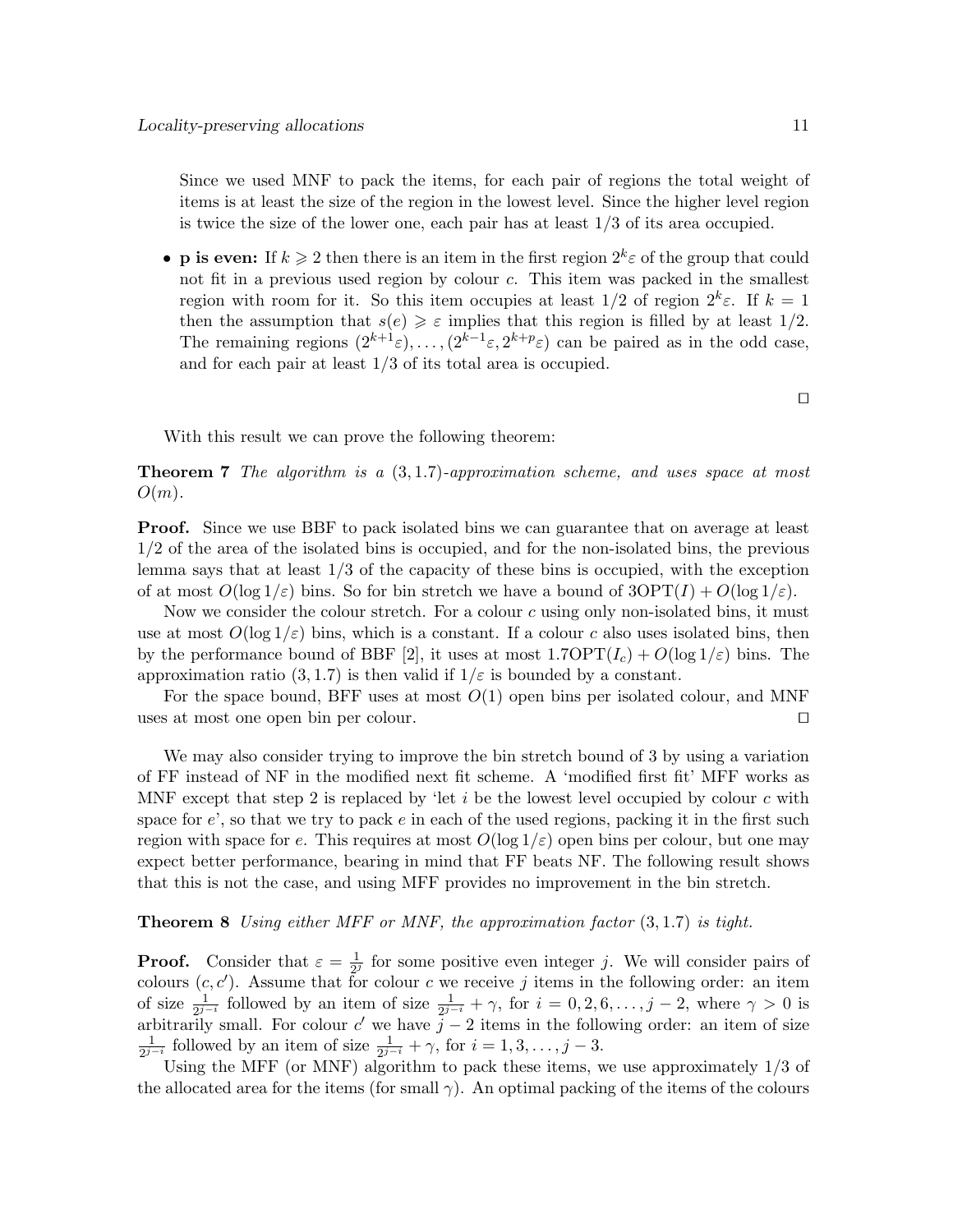$(c, c')$  uses one bin almost full. To see this, note that the sum of the sizes of the items of these colours is

$$
\sum_{i=1}^{j-1} (\frac{1}{2^i} + \gamma) \leqslant \sum_{i=1}^{\infty} (1/2)^i = 1
$$

for sufficiently small  $\gamma$  (i.e.  $\frac{1}{(j-1)\cdot 2^j}$ ). So for appropriate values of j and letting  $\gamma \to 0$ , the sum of item sizes of each pair of colours can be made arbitrarily close to 1. We can then consider arbitrarily large instances by using many pairs of colours, thus establishing an asymptotic lower bound on 3 on bin stretch.

In the same instance we consider a special colour  $c^*$  where we first receive an item of size 1 and then an instance that provides the worst case ratio 1.7 for the BBF algorithm (see [6]). Then for colour stretch the bound 1.7 is also tight.  $\square$ 

### 5.3 An online  $(2 + \varepsilon, 1.7)$ -approximation

In this section we show how to extend the algorithm of the previous section 5.2 to get an online algorithm that computes  $(2 + \varepsilon, 1.7)$ -approximate packings. We now assume that each item has size at least  $\varepsilon > 0$  (instead of requiring that the total weight of each colour is at least  $\varepsilon$ ).

The algorithm also uses isolated and non-isolated bins. It pack items of colour  $c$  in non-isolated bins while the total size of packed items of colour c,  $w(c) \leq g$ , where  $g = 1/\varepsilon$ . When  $w(c) > g$  the algorithm uses isolated bins to pack items of colour c. The algorithm is given below (Algorithm 4).

#### Algorithm 4  $(2 + \varepsilon, 1.7)$ -APPROXIMATION

1: Let  $q=1/\varepsilon$ 2: For each colour c let  $w(c) = 0$ 3: To pack item  $e$  of colour  $c$  and size  $s(e)$ 4: if  $w(c) \leqslant g$  then 5: Pack e into non-isolated bins using FF 6:  $w(c) \leftarrow w(c) + s(e)$ 7: else 8: Pack  $e$  into isolated bins of colour  $c$  using FF 9: end if

**Theorem 9** The algorithm is a  $(2 + \varepsilon, 1.7)$ -approximation.

**Proof.** First consider colour stretch. For each colour c, it uses at most  $q/\varepsilon$  non-isolated bins, because each item has size at least  $\varepsilon$ . When  $w(c) > g$  it packs all items of this colour in isolated bins, and since we use the FF algorithm we can bound colour stretch by  $1.7 \text{OPT} + O(g/\varepsilon).$ 

Now for bin stretch we have the following. At the end of the execution of the algorithm, it uses  $N_1$  non-isolated bins. It uses some isolated bins as well for large colours (the ones with  $w(c) > g$ . There are some large colours that uses just one isolated bin, and assume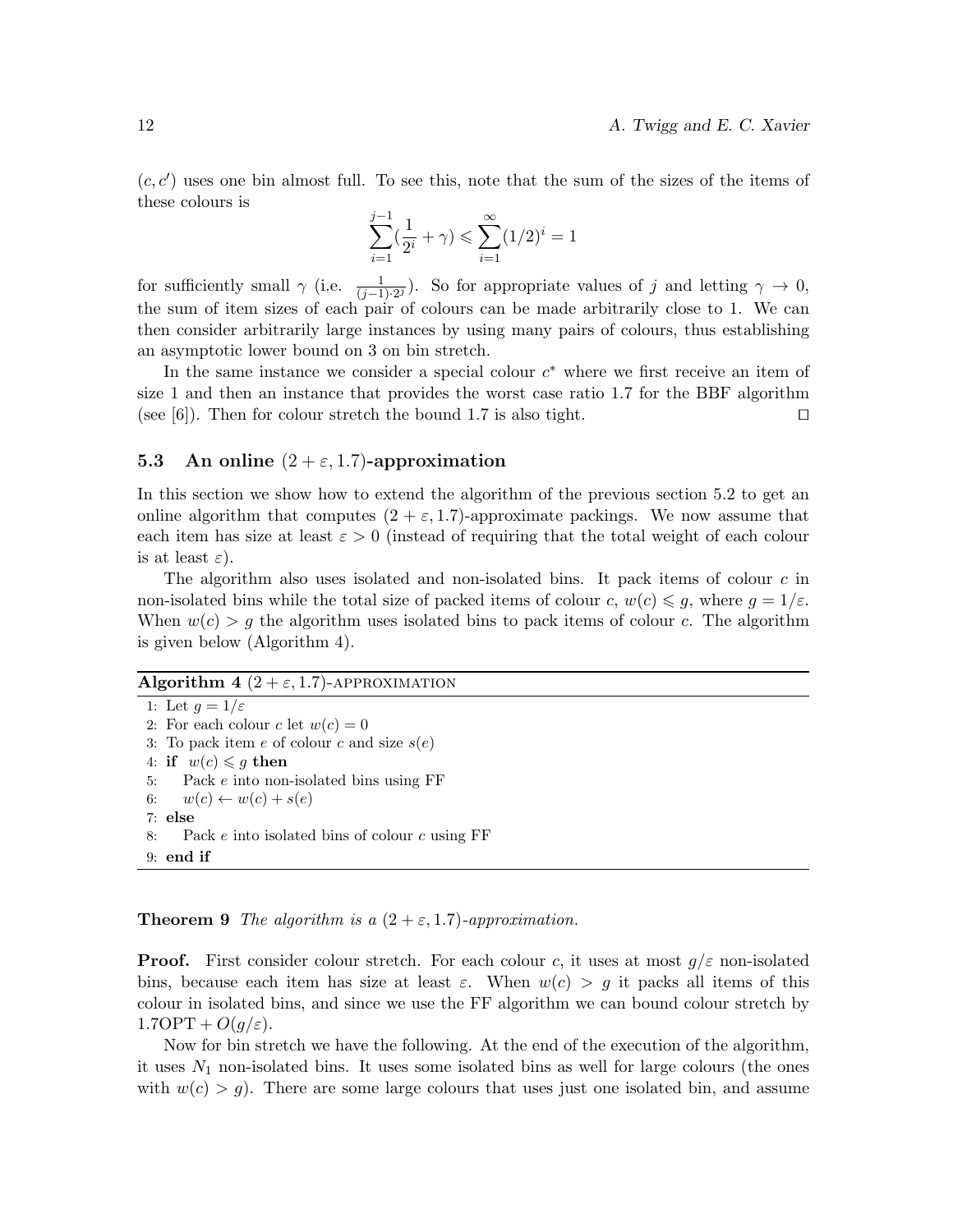there are k of these large colours. There are some other large colours that uses more than one isolated bin, and assume that in total the algorithm uses  $N_2$  bins for these large colours.

Since we used FF to pack the items in non-isolated bins we know that on average each one of the  $N_1$  bins are full to  $1/2$ . For the same reason the  $N_2$  bins used by large colours that uses more than one bin are full on average by at least  $1/2$ . So the following bound is valid OPT  $\geqslant \sum_{e} s(e) \geqslant (N_1 + N_2)/2.$ 

Notice that the algorithm starts to use isolated bins for colour c, only when  $w(c) > g$ , and then we also have the bound  $\text{OPT} \geqslant \sum_{e} s(e) \geqslant k \cdot g$ .

The approximation ratio of the algorithm is then bounded as follows

ratio = 
$$
\frac{N_1 + N_2 + k}{\text{OPT}}
$$

$$
\leqslant \frac{N_1 + N_2 + k}{\sum_{e} s(e)}
$$

$$
\leqslant \frac{N_1 + N_2}{(N_1 + N_2)/2} + \frac{k}{gk}
$$

$$
= 2 + 1/g.
$$

Since  $g = 1/\varepsilon$  the algorithm is a  $(2 + \varepsilon, 1.7)$ -approximation.

6 An APTAS to approximate optimal bin stretch

Our lower bounds show that it is impossible in general to achieve a  $(1+\varepsilon, 1+\varepsilon)$ -approximation. We now show that for any colour stretch  $\beta > 1$  and every class of instances that admit a  $(1, \beta)$ -approximate packing, we can compute a  $(1 + \varepsilon, (1 + \varepsilon)\beta)$ -approximate packing in polynomial time. In this section we consider that the number of different colours  $m$  is bounded by a constant; relaxing this restriction remains open. It is also worth noting that our problem now is slightly different since we are assuming instances that admit a  $(1, \beta)$ approximate packing, and in general there are instances that does not admit such packings (see Theorem 1).

We shall use  $\text{OPT}_{\beta}(I)$  to denote the smallest number of bins needed to pack items I using colour stretch  $\leq \beta$ . Similarly (by slight abuse of notation),  $\text{OPT}_{\beta,c}(I)$  is the number of bins spanned by colour c in such a packing. Clearly,  $\text{OPT}_{\beta,c}(I) \leq \beta \text{OPT}(I_c)$ . The scheme we describe below computes a packing  $P$  satisfying  $(1)$  total number of bins  $P(I) \leq (1+\varepsilon) \text{OPT}_{\beta}(I) + O(1)$ , and (2) for each colour c, it uses at most  $P_c(I) \leq (1+\varepsilon)$  $\varepsilon$ )OPT<sub> $\beta_c(I) + O(1) \leq \beta(1+\varepsilon)$ OPT $(I_c) + O(1)$  bins.</sub>

The idea is to use a variant of the grouping and rounding technique, but to explicitly work with the instance where items are rounded down. We are able to show that by packing some very large items and very small items separately, only a few items 'overflow' from some optimal packing OPT, and thus we can still achieve the desired colour stretch and bin stretch.

Denote by  $I^l$  the items in I with size at least  $\varepsilon^2$  (large items), and I<sup>s</sup> the remaining items in I (small items).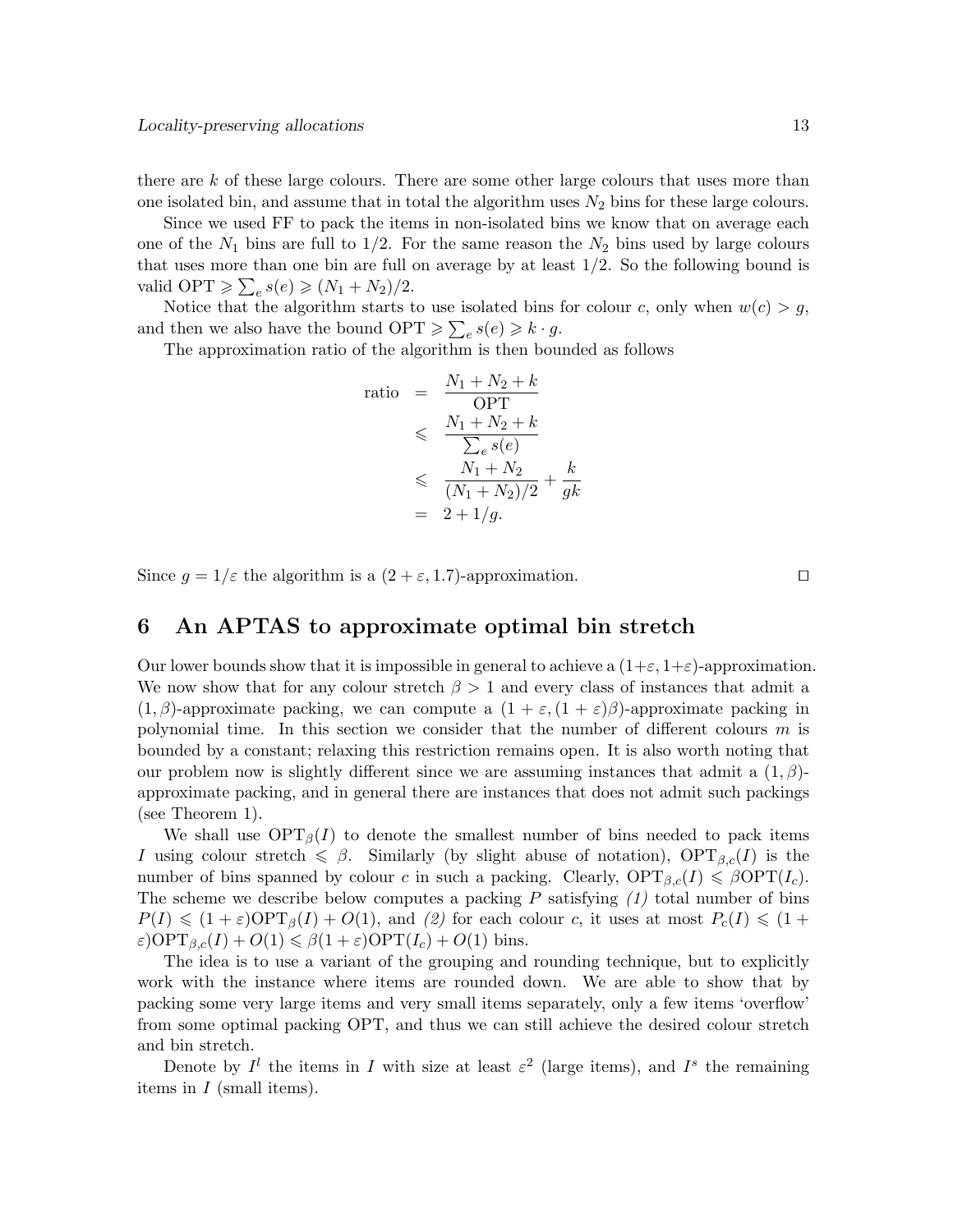**Packing large items:** Partition the large items by colour:  $I^l = I_1, \ldots, I_m$  and let  $n_c =$  $|I_c|$  be the number of items of each colour c. Then sort each colour  $I_c$  by decreasing order of item size and partition it into at most  $M = \lceil 1/\varepsilon^3 \rceil$  groups  $I_{c1}, I_{c2}, \ldots, I_{cM}$ , i.e  $I_c = I_{c1} \|\ldots\| I_{cM}$  where  $\|\$ is a concatenation operator. Each group has  $\lfloor n_c \varepsilon^3 \rfloor$  items except perhaps the last.

For each group of each colour, round down the items to the size of the smallest item in the group (by contrast with VL, who round up item sizes). As before, we can enumerate all such packings: the number of items per bin is at most  $y \leq 1/\varepsilon^2$ , and the number of distinct item sizes is a constant  $mM$  (recall  $m$  is the number of colours and is assumed to be a constant). Thus, there are at most  $r' = \binom{y+Mm}{y}$  $\binom{Mm}{y}$  different bin configurations. We shall do something more involved with the small items, so we shall attach to each bin configuration a subset of colours that shall be used for the small items later on. This gives at most  $r = r'2^m$ total configurations so the number of feasible packings into at most  $n$  bins is bounded by  $\binom{n+r}{n}$  $\binom{+r}{n} \leqslant (n+r)^r$ . Notice that among the configurations there are some that may contain bins with no large items, and just have a subset of colours attached to show that small items can be packed later.

We enumerate all such packings, and keep only those that have colour stretch at most  $\beta$ (ignoring the additive constant). One of these packings corresponds exactly to an optimal packing after removing its small items and with its large items rounded down.

A similar domination argument to before will now show that at least one of these packings has close to the desired colour stretch and bin stretch. Let P be one of the enumerated packings with colour stretch at most  $\beta$ . Since item sizes were rounded down, each group  $I_{cj}$  in P gives a packing for the items with orignal sizes in the next group  $I_{c(i+1)}$ (all these items have smaller size than the previous group). The only items not packed by this are those in the first group (with largest size) – denote these items by  $Q = \bigcup_{c=1}^{m} I_{c1}$ .

The 'very large' items in Q are packed into new bins using first fit (FF), considering all items of one colour before the next colour. Let  $P(Q)$  be the size of the packing obtained in this way. The following simple argument shows that these very large items will contribute only a small amount to the total bin and colour stretch.

#### **Lemma 10**  $P(Q) \leq \varepsilon \text{OPT}(I)$  and  $P(Q_c) \leq \varepsilon \text{OPT}(I_c)$  for each colour c.

**Proof.** Clearly first fit packs at least one item per bin. Since  $|Q| \leq \sum_{c} n_c \varepsilon^3$ , and each item has size at least  $\varepsilon^2$ , we have  $P(Q) \leq \varepsilon \text{OPT}(I)$ . Since we apply first fit to items grouped by colour, the same argument establishes the claim for colour stretch.  $\Box$ 

**Packing small items.** Let  $P = \{B_1, \ldots, B_k\}$  be a packing of the large items  $I^l$ . We now wish to pack carefully the small items  $I^s$  into  $P$ .

The packing of the small items is obtained from a solution of a linear program. Recall that when enumerating packings of large items, each bin was tagged with a subset of colours that could be used to pack small items. Let  $N_i \subseteq \{1, \ldots, m\}$  be the set of possible colours that may be used to pack the small items in the bin  $B_i$  of the packing P. For each colour  $c \in N_i$ , define a non-negative variable  $x_c^i$ . The variable  $x_c^i$  indicates the total size of small items of colour c to be packed in the bin  $B_i$ . Denote by  $s(B_i)$  the total size of items already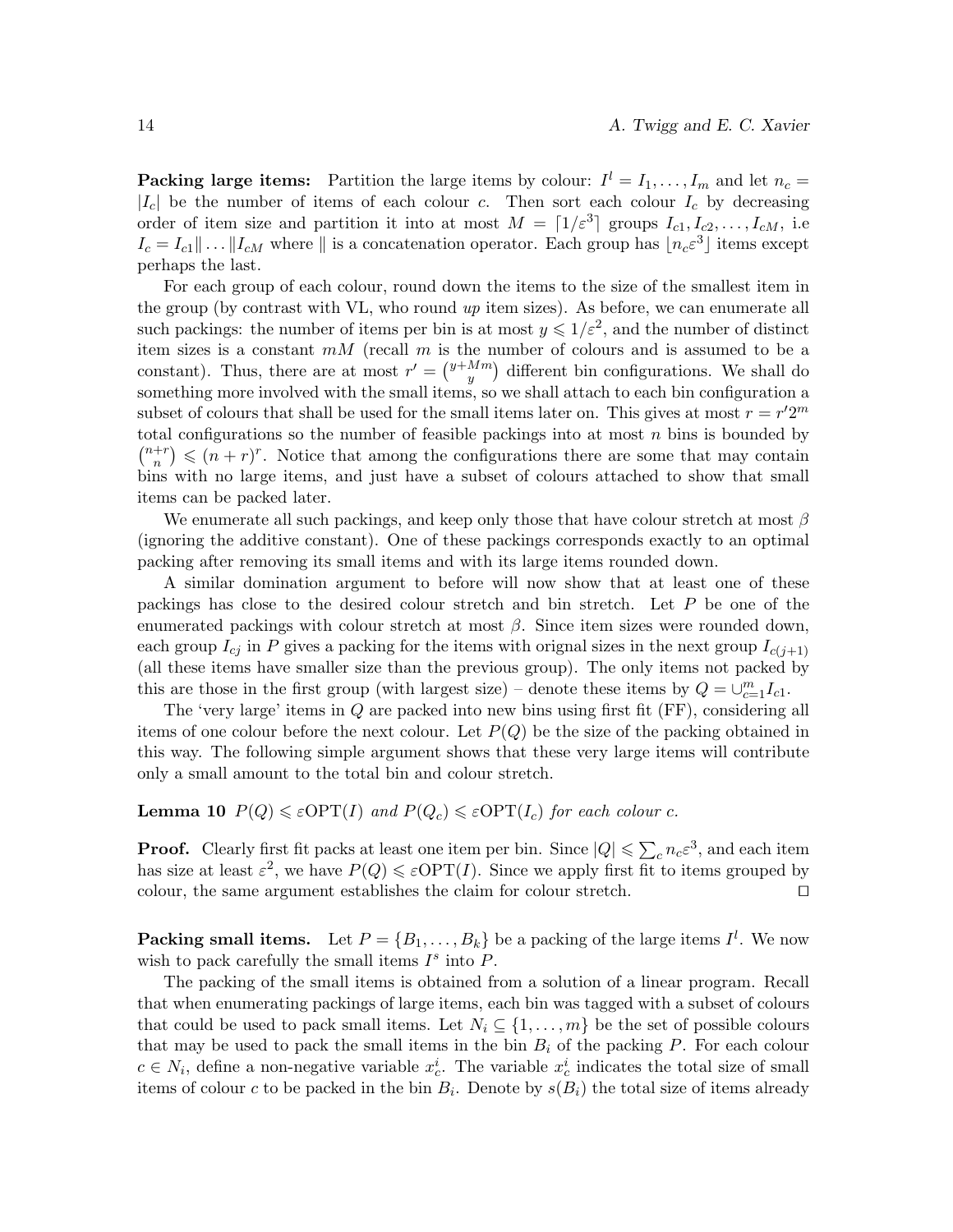packed in the bin  $B_i$ . Consider the program denoted by LPS:

$$
\max \sum_{i=1}^{k} \sum_{c \in N_i} x_c^i \quad \text{s.t.}
$$
  

$$
s(B_i) + \sum_{c \in N_i} x_c^i \leq 1 \qquad i = 1, ..., k \quad (1)
$$
  

$$
\sum_{i=1}^{k} x_c^i \leq s(I_c^s) \quad c = 1, ..., m \quad (2)
$$

where  $I_c^s$  is the set of small items of colour c in I. The constraint (1) guarantees that the total size of items packed in each bin does not exceed the bins size and constraint (2) guarantees that the sum of the values of variables  $x_c^i$  is not greater than the total size of small items.

Given a packing  $P$ , and a fractional packing of the small items, we do the following: for each variable  $x_c^i$  we pack, while possible, the small items of colour c into the bin  $B_i$ , so that the total size of the packed small items is at most  $x_c^i$ . The possible remaining small items (the 'overflowing' items) are packed using FF into new bins, again grouped by colour (meaning pack all items of one colour before the next).

#### Algorithm 5  $\text{APTAS}(I)$

**Require:** Number of different colours m in I is  $O(1)$ 

- 1: Fix  $\varepsilon > 0$
- 2: Split items I into small  $( $\varepsilon^2$ )$  I<sup>s</sup> and large ( $\geq \varepsilon^2$ ) I<sup>l</sup>
- 3: Group large items by colour and sort by decreasing size
- 4: Group large items of each colour into  $\left[1/\varepsilon^3\right]$  groups and round item sizes down in each group
- 5: Enumerate all packings of large items, with attached 'small colours' labels
- 6: For each colour c, pack remaining 'very large' items  $Q_c$  using FF
- 7: For each packing  $P$ , solve LPS to add small items
- 8: For each packing  $P$ , pack the overflowing small items into new bins using  $\overline{FF}$
- 9: Return the best packing that has colour stretch at most  $\beta$

**Approximation ratio.** We will claim that there exists a packing  $P$  such that after the very large items  $Q$  and the small items  $I^s$  have been packed into  $P$ , it has the desired bin and colour stretch. In particular, at least one packing uses at most  $(1 + O(\varepsilon))\text{OPT}_{\beta}(I) + O(1)$ bins in total and at most  $(1 + O(\varepsilon))$ OPT $_{\beta,c}(I) + O(1) \leq \beta(1 + O(\varepsilon))$ OPT $(I_c) + O(1)$  bins for each colour c.

**Theorem 11** Let  $\beta > 1$  be the desired colour stretch. The algorithm finds a packing P such that  $P(I) \leq (1 + O(\varepsilon)) \text{OPT}_{\beta}(I) + O(1)$ , and  $P_c(I) \leq \beta(1 + O(\varepsilon)) \text{OPT}(I_c) + O(1)$  for each colour c.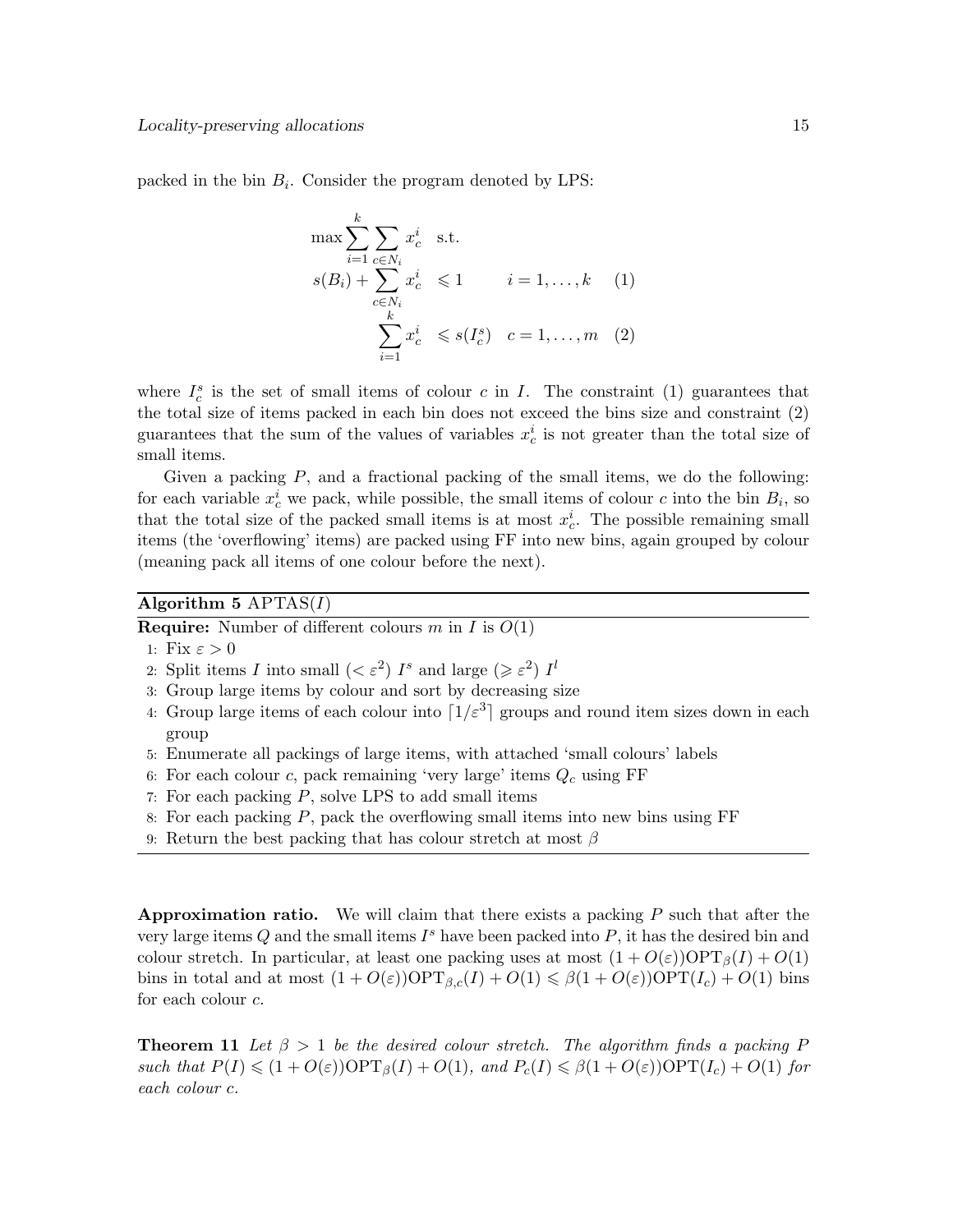**Proof.** Let  $\text{OPT}_{\beta}$  be an optimal packing for the instance I with colour stretch  $\beta$ . Let  $\text{OPT}'_{\beta}$  be the packing  $\text{OPT}_{\beta}$  without the small items and with the large items rounded down as described. Assume that each bin of  $\text{OPT}'_{\beta}$  has an indication of the colours of small items used in the corresponding bin of  $\text{OPT}_{\beta}$ . Clearly in the enumeration step of the algorithm one packing with the same configuration of  $\text{OPT}'_{\beta}$  with rounded items, is generated. This gives a packing P for the original items in  $I^l \setminus Q$ . Notice that the number of bins used by P and  $\text{OPT}_{\beta}$  is the same. The very large items in Q are packed separately.

In the packing  $P$  there must be enough room to pack all small items, since there is in  $\text{OPT}_{\beta}$ . When packing the small items (guided by the fractional packing LPS), at most one small item of each colour is not packed into each desired bin. So, the total size of small items that overflow and need to be packed into new bins is at most  $\text{OPT}_{\beta}(I)\varepsilon^2 m$ . These small items use at most  $\left[\frac{\text{OPT}_{\beta}(I)\varepsilon^2 m}{(1-\varepsilon^2)}\right]$  $\left(\frac{T_{\beta}(I)\varepsilon^2 m}{(1-\varepsilon^2)}\right) + 1$  new bins, since each bin is full to at least  $(1-\varepsilon^2)$ except perhaps by the last one. Considering colour stretch, each colour c uses at most  $\int \frac{\overline{\mathrm{OPT}}_{\beta}(I_c) \varepsilon^2}{\beta}$  $\frac{\mathrm{P}\mathrm{T}_{\beta}(I_c)\varepsilon^2}{(1-\varepsilon^2)}$  + 1 new bins.

The algorithm packs these small items in new bins obtaining a new packing  $P'(I \setminus Q)$ . The number of bins is at most

$$
P'(I \setminus Q) \leqslant \text{OPT}_{\beta}(I) + \left\lceil \frac{\text{OPT}_{\beta}(I)\varepsilon^2 m}{1 - \varepsilon^2} \right\rceil + 1 \tag{2}
$$

$$
\leqslant (1 + O(\varepsilon)) \text{OPT}_{\beta}(I) + O(1). \tag{3}
$$

Considering colour stretch we have, for each colour c,

$$
P'(I_c \setminus Q_c) \leqslant \text{OPT}_{\beta}(I_c) + \left\lceil \frac{\text{OPT}_{\beta}(I_c)\varepsilon^2}{1 - \varepsilon^2} \right\rceil + 1 \tag{4}
$$

$$
\leqslant (1 + O(\varepsilon)) \text{OPT}_{\beta}(I_c) + O(1). \tag{5}
$$

To finish the proof, it remains to consider the very large items Q. For these, Lemma 10 shows that they need an extra  $\varepsilon$  fraction of bins for each colour and in total. The running time of the entire algorithm is dominated by the enumeration step which is  $O(n^{O(1/\varepsilon^2)^{m/\varepsilon^3}})$  $\Box$ 

## 7 Open Problems

- Improved approximation ratio. Can we get an online algorithm with  $(1.7+\delta, 1.7+\delta, 1.7+\delta, 1.7+\delta, 1.7+\delta, 1.7+\delta, 1.7+\delta, 1.7+\delta, 1.7+\delta, 1.7+\delta, 1.7+\delta, 1.7+\delta, 1.7+\delta, 1.7+\delta, 1.7+\delta, 1.7+\delta, 1.7+\delta, 1.7+\delta, 1.7+\delta, 1.7+\delta, 1.7+\delta, 1.7+\$  $\delta$ ) approximation ratio, with the assumption on minimum item sizes?
- Multicoloured items. The multicoloured case is also interesting: fix a set of (possibly unbounded) colours  $\mathcal{C}$ , and let each item have several (say at most k) colours from C. The original definitions of colour and bin stretch still apply. By allowing  $k$  copies of each item to be packed, it is certainly possible to reuse any  $(\alpha, \beta)$ -approximation algorithm in this paper to construct one with bin stretch  $k\alpha$  and colour stretch  $\beta$ . Is it possible to do better?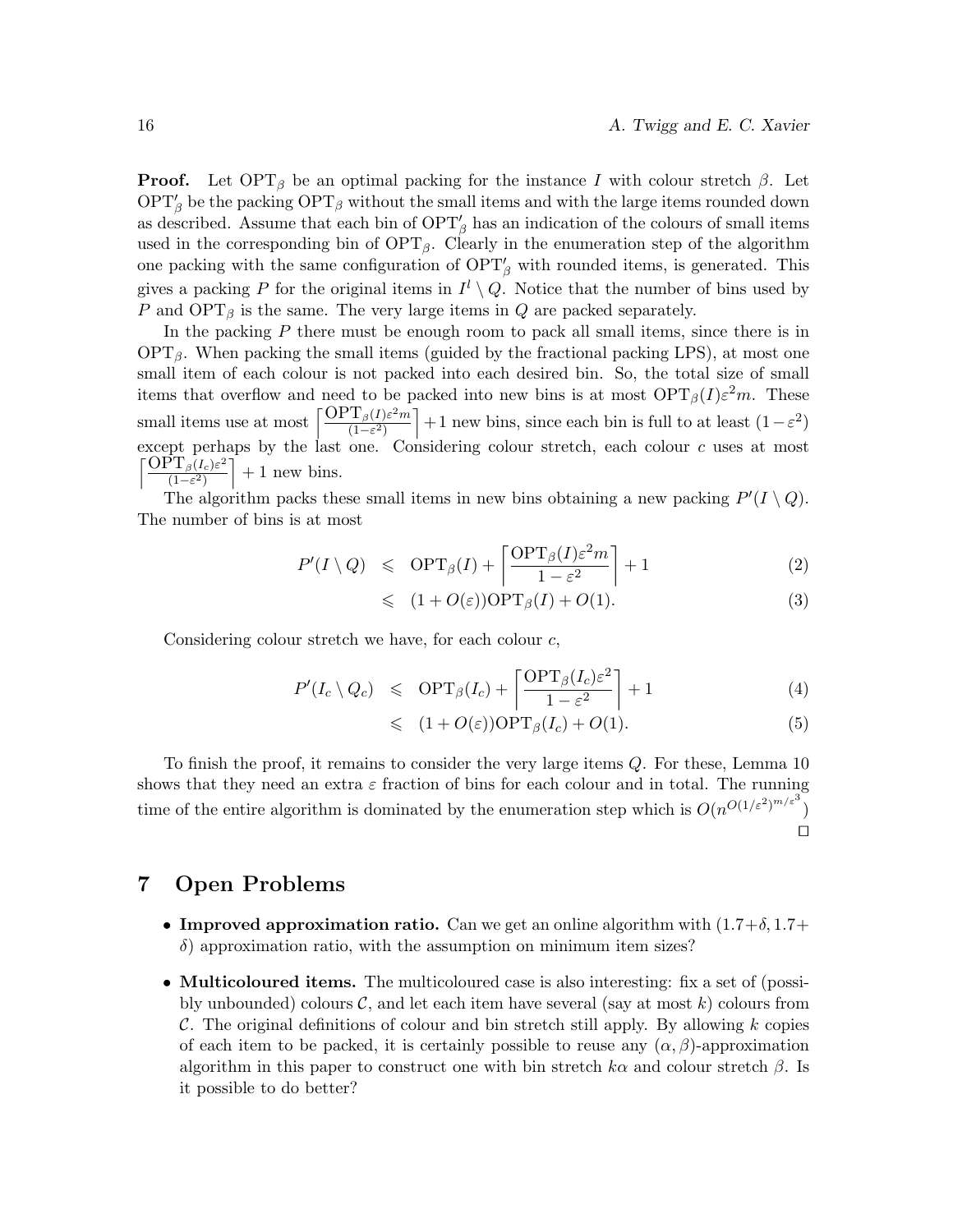• Network packing version. Let the items form a graph as follows: the vertices are the items, and the (weighted or unweighted) distance between two items is a measure of how closely together the items should be 'packed'. The notion of bin stretch is as before, and colour stretch is replaced by the following notion of 'strong diameter stretch': for a set of vertices  $X$ , let  $\text{diam}(X)$  be their 'strong diameter', i.e.  $\max_{u,v\in X} d_G(u,v)$ . Let  $B(X)$  be the bins spanned by items in X. Then strong diameter stretch is  $\max_{X \subseteq V} \frac{\text{diam}(X)}{|B(X)|}$  $\frac{\text{diam}(X)}{|B(X)|}$ . What bounds can we achieve when using this quantity, and does it depend on eg. the expansion of  $G$ ?

# References

- [1] F. Chung, R. Graham, R. Bhagwan, S. Savage, and G. M. Voelker. Maximizing data locality in distributed systems. J. Comput. Syst. Sci., 72(8):1309–1316, 2006.
- [2] J. Csirik and D. S. Johnson. Bounded space on-line bin packing: Best is better than first. Algorithmica, 31(2):115–138, 2001.
- [3] W. Fernandez de la Vega and G. S. Lueker. Bin packing can be solved within 1+epsilon in linear time. Combinatorica, 1(4):349–355, 1981.
- [4] Jr. E. G. Coffman, M. R. Garey, and D. S. Johnson. Approximation algorithms for NP-hard problems, chapter Approximation algorithms for bin packing: a survey, pages 46–93. PWS Publishing Co., Boston, MA, USA, 1997.
- [5] L. Golubchik, S. Khanna, S. Khuller, R. Thurimella, and A. Zhu. Approximation algorithms for data placement on parallel disks. In *SODA '00: Proceedings of the eleventh* annual ACM-SIAM symposium on Discrete algorithms, pages 223–232, Philadelphia, PA, USA, 2000. Society for Industrial and Applied Mathematics.
- [6] D. S. Johnson, A. J. Demers, J. D. Ullman, M. R. Garey, and R. L. Graham. Worstcase performance bounds for simple one-dimensional packing algorithms. SIAM J. Comput., 3(4):299–325, 1974.
- [7] S. Kashyap and S. Khuller. Algorithms for non-uniform size data placement on parallel disks. J. Algorithms, 60(2):144–167, 2006.
- [8] S. O. Krumke, W. de Paepe, J. Rambau, and L. Stougie. Online bin coloring. In ESA '01: Proceedings of the 9th Annual European Symposium on Algorithms, pages 74–85, London, UK, 2001. Springer-Verlag.
- [9] N. Linial and O. Sasson. Non-expansive hashing. In STOC '96: Proceedings of the twenty-eighth annual ACM symposium on Theory of computing, pages 509–518, New York, NY, USA, 1996. ACM.